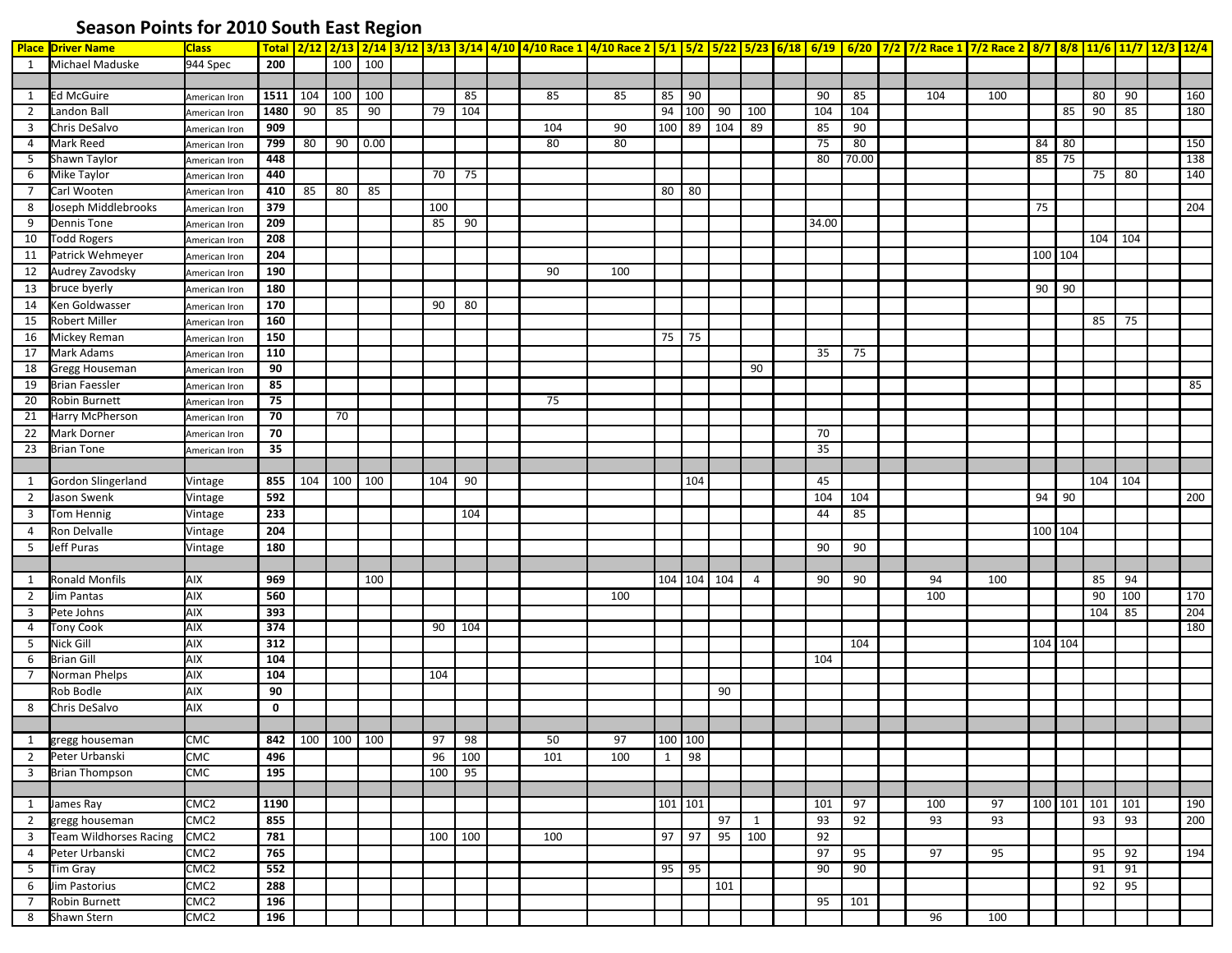| 9              | Chris Ferraro         | CMC <sub>2</sub> | 194             |     |  |     |  |     |  |    |  |     |    |    |     |  |    | 97 | 97 |     |  |
|----------------|-----------------------|------------------|-----------------|-----|--|-----|--|-----|--|----|--|-----|----|----|-----|--|----|----|----|-----|--|
| 10             | Erik Sjoblom          | CMC <sub>2</sub> | 184             |     |  |     |  |     |  |    |  |     | 91 | 93 |     |  |    |    |    |     |  |
| 11             | <b>Brian Thompson</b> | CMC <sub>2</sub> | 136             |     |  |     |  |     |  |    |  |     | 45 | 91 |     |  |    |    |    |     |  |
| 12             | Al Wheatley           | CMC <sub>2</sub> | 98              |     |  |     |  |     |  |    |  |     |    |    |     |  | 98 |    |    |     |  |
| 13             | Michael Maduske       | CMC <sub>2</sub> | 95              |     |  |     |  |     |  | 95 |  |     |    |    |     |  |    |    |    |     |  |
| 14             | Scott McKay           | CMC <sub>2</sub> | 89              |     |  |     |  |     |  |    |  |     |    | 89 |     |  |    |    |    |     |  |
|                |                       |                  |                 |     |  |     |  |     |  |    |  |     |    |    |     |  |    |    |    |     |  |
| $\mathbf{1}$   | <b>Drew Ewing</b>     | E <sub>0</sub>   | 540             | 50  |  | 90  |  | 100 |  |    |  |     |    |    | 100 |  |    |    |    | 200 |  |
| $\overline{2}$ | Joshua Smith          | E0               | 180             |     |  |     |  |     |  |    |  |     |    |    |     |  |    |    |    | 180 |  |
| $\overline{3}$ | Ken Goldwasser        | E <sub>0</sub>   | 170             |     |  | 80  |  |     |  |    |  | 90  |    |    |     |  |    |    |    |     |  |
| $\overline{4}$ | Jay Andrew            | E <sub>0</sub>   | 100             | 100 |  |     |  |     |  |    |  |     |    |    |     |  |    |    |    |     |  |
| 5              | Lee Davis             | E <sub>0</sub>   | 100             |     |  | 100 |  |     |  |    |  |     |    |    |     |  |    |    |    |     |  |
| 6              | Chris DeSalvo         | E <sub>0</sub>   | 100             |     |  |     |  |     |  |    |  | 100 |    |    |     |  |    |    |    |     |  |
| $\overline{7}$ | Ron Rigdon            | E <sub>0</sub>   | 90              |     |  |     |  |     |  |    |  |     |    |    |     |  |    |    |    | 90  |  |
| 8              | Jeff Warncke          | E <sub>0</sub>   | 90              |     |  |     |  |     |  |    |  |     |    |    |     |  |    |    |    | 90  |  |
| 9              | J R Talley            | E <sub>0</sub>   | 90              |     |  |     |  |     |  |    |  |     |    |    |     |  |    |    |    | 90  |  |
| 10             | Paul Faessler         | E <sub>0</sub>   | 90              |     |  |     |  |     |  |    |  |     |    |    |     |  |    |    |    | 90  |  |
| 11             | Walead Hessmani       | E <sub>0</sub>   | 90              |     |  |     |  |     |  |    |  |     |    |    |     |  |    |    |    | 90  |  |
| 12             | Robert Lutz           | E <sub>0</sub>   | 90              |     |  |     |  |     |  |    |  |     |    |    |     |  |    |    |    | 90  |  |
| 13             | James Forbis          | E0               | 90              |     |  |     |  |     |  |    |  |     |    |    |     |  |    |    |    | 90  |  |
| 14             | Charles Rayhall       | E0               | 85              |     |  | 85  |  |     |  |    |  |     |    |    |     |  |    |    |    |     |  |
| 15             | <b>Dennis Tone</b>    | E <sub>0</sub>   | 75              |     |  | 75  |  |     |  |    |  |     |    |    |     |  |    |    |    |     |  |
| 16             | aaron hudson          | E0               | 38              |     |  | 38  |  |     |  |    |  |     |    |    |     |  |    |    |    |     |  |
|                |                       |                  |                 |     |  |     |  |     |  |    |  |     |    |    |     |  |    |    |    |     |  |
| 1              | Ron Zappendorf        | E <sub>1</sub>   | 500             | 100 |  |     |  | 100 |  |    |  | 100 |    |    |     |  |    |    |    | 200 |  |
| $\overline{2}$ | Jim Pantas            | E <sub>1</sub>   | 225             |     |  |     |  | 50  |  |    |  | 85  |    |    |     |  |    |    |    | 90  |  |
| $\overline{3}$ | <b>Ted DeVit</b>      | E <sub>1</sub>   | 180             |     |  |     |  |     |  |    |  |     |    |    |     |  |    |    |    | 180 |  |
| 4              | Carl W Thompson III   | E <sub>1</sub>   | 100             |     |  | 100 |  |     |  |    |  |     |    |    |     |  |    |    |    |     |  |
| 5              | Benjamin Robertson    | E <sub>1</sub>   | 90              |     |  |     |  |     |  |    |  | 90  |    |    |     |  |    |    |    |     |  |
| 6              | <b>Chris Sneed</b>    | E <sub>1</sub>   | 90              |     |  |     |  |     |  |    |  |     |    |    |     |  |    |    |    | 90  |  |
| $\overline{7}$ | John George           | E <sub>1</sub>   | 50              |     |  | 50  |  |     |  |    |  |     |    |    |     |  |    |    |    |     |  |
| 8              | John Evans            | E1               | 43              |     |  |     |  |     |  |    |  | 43  |    |    |     |  |    |    |    |     |  |
| 9              | Tom Hennig            | E1               | 43              |     |  |     |  |     |  |    |  | 43  |    |    |     |  |    |    |    |     |  |
|                |                       |                  |                 |     |  |     |  |     |  |    |  |     |    |    |     |  |    |    |    |     |  |
| 1              | Johan Schwartz        | E <sub>2</sub>   | 200             |     |  |     |  |     |  |    |  |     |    |    |     |  |    |    |    | 200 |  |
| $\overline{2}$ | <b>Stacy Freeman</b>  | E2               | 180             |     |  |     |  |     |  |    |  |     |    |    |     |  |    |    |    | 180 |  |
| $\overline{3}$ | Michael Roach         | E <sub>2</sub>   | $\frac{175}{2}$ |     |  |     |  |     |  |    |  | 85  |    |    |     |  |    |    |    | 90  |  |
| $\overline{4}$ | <b>Greg Stipe</b>     | E2               | 160             |     |  | 70  |  |     |  |    |  | 90  |    |    |     |  |    |    |    |     |  |
| 5              | <b>Rick Sleeper</b>   | E <sub>2</sub>   | 100             |     |  | 100 |  |     |  |    |  |     |    |    |     |  |    |    |    |     |  |
| 6              | <b>Eric Gervais</b>   | E <sub>2</sub>   | 100             |     |  |     |  |     |  |    |  | 100 |    |    |     |  |    |    |    |     |  |
| $\overline{7}$ | <b>Russell Gee</b>    | E <sub>2</sub>   | 90              |     |  | 90  |  |     |  |    |  |     |    |    |     |  |    |    |    |     |  |
| 8              | R L Mitchell          | E2               | 90              |     |  |     |  |     |  |    |  |     |    |    |     |  |    |    |    | 90  |  |
| 9              | <b>Ted Worrell</b>    | E2               | 85              |     |  | 85  |  |     |  |    |  |     |    |    |     |  |    |    |    |     |  |
| 10             | William Mc Ginnis     | E2               | 80              |     |  | 80  |  |     |  |    |  |     |    |    |     |  |    |    |    |     |  |
|                | 11 Pax Lemmon         | E <sub>2</sub>   | 75              |     |  | 75  |  |     |  |    |  |     |    |    |     |  |    |    |    |     |  |
| 12             | Clinton W. Ritchie II | E <sub>2</sub>   | 35              |     |  | 35  |  |     |  |    |  |     |    |    |     |  |    |    |    |     |  |
|                |                       |                  |                 |     |  |     |  |     |  |    |  |     |    |    |     |  |    |    |    |     |  |
| 1              | Julio Palacio         | E3               | 604             | 100 |  | 75  |  | 100 |  |    |  | 90  |    |    | 100 |  |    |    |    | 139 |  |
| $\overline{2}$ | Michael Lesmerises    | E <sub>3</sub>   | 372             | 90  |  | 80  |  |     |  |    |  | 70  |    |    |     |  |    |    |    | 132 |  |
| $\overline{3}$ | Dennis Bize           | E3               | 228             |     |  | 100 |  |     |  |    |  |     |    |    |     |  |    |    |    | 128 |  |
| $\overline{4}$ | <b>Tyler Cooke</b>    | E <sub>3</sub>   | 200             |     |  |     |  |     |  |    |  |     |    |    |     |  |    |    |    | 200 |  |
| 5 <sub>1</sub> | <b>Tony Senese</b>    | E3               | 180             |     |  |     |  |     |  |    |  |     |    |    |     |  |    |    |    | 180 |  |
| 6              | Johan Schwartz        | E <sub>3</sub>   | 175             | 85  |  |     |  | 90  |  |    |  |     |    |    |     |  |    |    |    |     |  |
| $\overline{7}$ | Robert Iversen        | E <sub>3</sub>   | 170             |     |  | 85  |  | 85  |  |    |  |     |    |    |     |  |    |    |    |     |  |
| 8              | <b>Brian Domont</b>   | E <sub>3</sub>   | 170             |     |  |     |  |     |  |    |  |     |    |    |     |  |    |    |    | 170 |  |
| 9              | Stephen DeVinney      | E3               | 160             |     |  |     |  |     |  |    |  |     |    |    |     |  |    |    |    | 160 |  |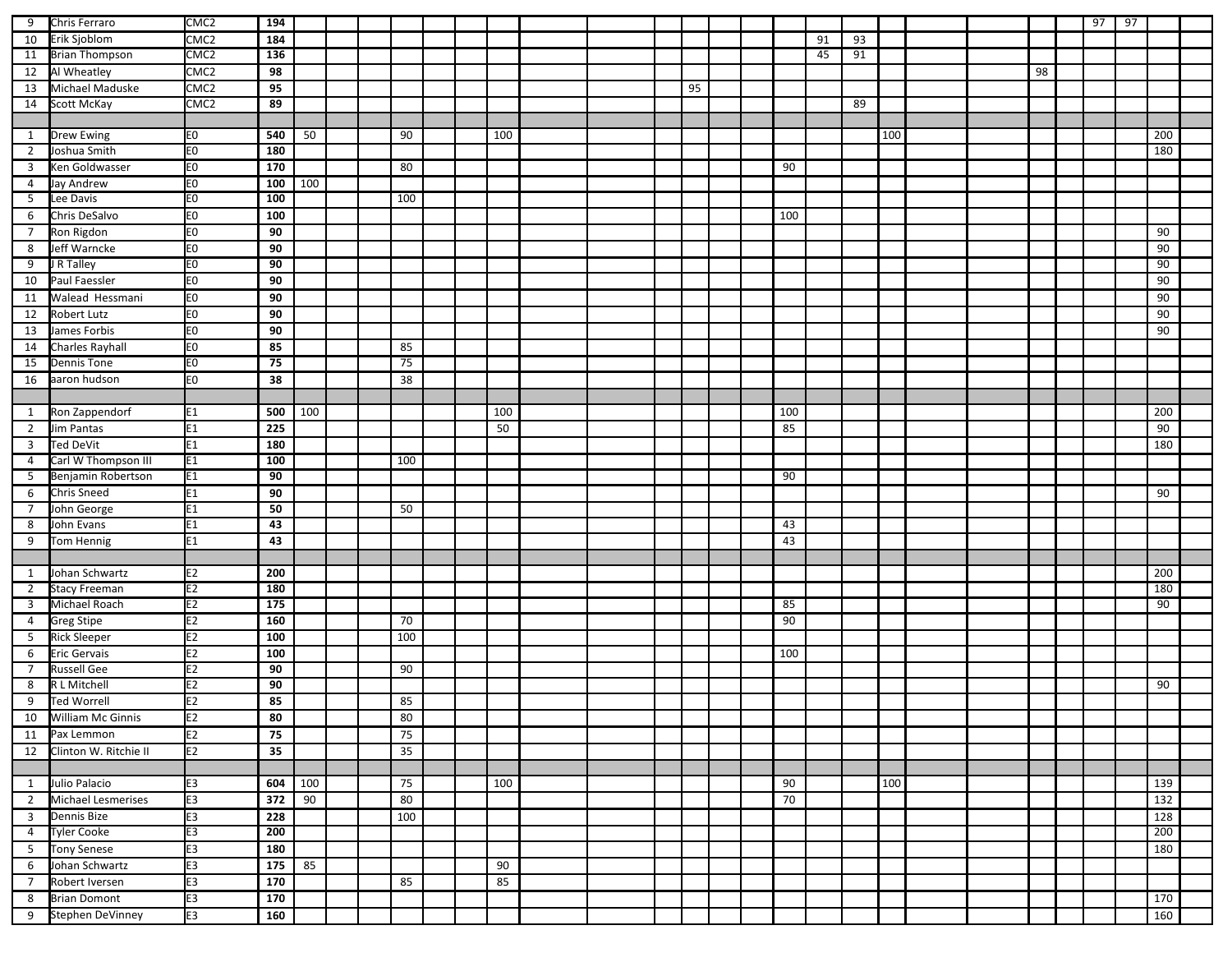| 10                      | Steven Lako             | E <sub>3</sub> | 150 |     |  | 70  |         |    |  |  |         |  | 80  |  |                 |     |     |  |             |     |     |  |
|-------------------------|-------------------------|----------------|-----|-----|--|-----|---------|----|--|--|---------|--|-----|--|-----------------|-----|-----|--|-------------|-----|-----|--|
| 11                      | Ryan Groth              | E <sub>3</sub> | 150 |     |  |     |         |    |  |  |         |  |     |  |                 |     |     |  |             |     | 150 |  |
| 12                      | <b>Brett Simons</b>     | E <sub>3</sub> | 140 |     |  |     |         |    |  |  |         |  |     |  |                 |     |     |  |             |     | 140 |  |
| 13                      | John Teague             | E <sub>3</sub> | 136 |     |  |     |         |    |  |  |         |  |     |  |                 |     |     |  |             |     | 136 |  |
| 14                      | Andrew Zimmerman        | E <sub>3</sub> | 134 |     |  |     |         |    |  |  |         |  |     |  |                 |     |     |  |             |     | 134 |  |
| 15                      | Collin OBrien           | E <sub>3</sub> | 130 |     |  |     |         |    |  |  |         |  |     |  |                 |     |     |  |             |     | 130 |  |
| 16                      | Andrew Carbonell        | E <sub>3</sub> | 126 |     |  |     |         |    |  |  |         |  |     |  |                 |     |     |  |             |     | 126 |  |
| 17                      | Nathanial Sparks        | E <sub>3</sub> | 100 |     |  |     |         |    |  |  |         |  | 100 |  |                 |     |     |  |             |     |     |  |
| 18                      | Stephen Foushee         | E <sub>3</sub> | 90  |     |  | 90  |         |    |  |  |         |  |     |  |                 |     |     |  |             |     |     |  |
| 19                      | Scott McKay             | E <sub>3</sub> | 85  |     |  |     |         |    |  |  |         |  | 85  |  |                 |     |     |  |             |     |     |  |
| 20                      | <b>Travis Wilson</b>    | E3             | 80  | 80  |  |     |         |    |  |  |         |  |     |  |                 |     |     |  |             |     |     |  |
| 21                      | Alfred McPeters         | E <sub>3</sub> | 75  |     |  |     |         |    |  |  |         |  | 75  |  |                 |     |     |  |             |     |     |  |
| 22                      | Jonathan Allen          | E <sub>3</sub> | 64  |     |  |     |         |    |  |  |         |  |     |  |                 |     |     |  |             |     | 64  |  |
| 23                      | <b>Scott Gress</b>      | E <sub>3</sub> | 40  | 40  |  |     |         |    |  |  |         |  |     |  |                 |     |     |  |             |     |     |  |
| 24                      | <b>Ted Worrell</b>      | E3             | 40  | 40  |  |     |         |    |  |  |         |  |     |  |                 |     |     |  |             |     |     |  |
| 25                      | Shaun Wooten            | E3             | 35  |     |  | 35  |         |    |  |  |         |  |     |  |                 |     |     |  |             |     |     |  |
|                         |                         |                |     |     |  |     |         |    |  |  |         |  |     |  |                 |     |     |  |             |     |     |  |
| $\mathbf{1}$            | <b>Donald Clifford</b>  | ES             | 270 | 100 |  |     |         |    |  |  |         |  |     |  |                 |     |     |  |             |     | 170 |  |
| $\overline{2}$          | <b>Tony Cook</b>        | ES             | 270 |     |  |     |         |    |  |  |         |  | 90  |  |                 |     |     |  |             |     | 180 |  |
| $\overline{\mathbf{3}}$ | Lee Davis               | ES             | 200 |     |  |     |         |    |  |  |         |  |     |  |                 |     |     |  |             |     | 200 |  |
| $\overline{4}$          | <b>Gilbert Galle</b>    | <b>ES</b>      | 186 |     |  | 100 |         |    |  |  |         |  |     |  |                 |     |     |  |             |     | 86  |  |
| 5                       | Gert Adolphsen          | <b>ES</b>      | 135 |     |  | 90  |         |    |  |  |         |  | 45  |  |                 |     |     |  |             |     |     |  |
| 6                       | Roland B Wall III       | <b>ES</b>      | 100 |     |  |     |         |    |  |  |         |  | 100 |  |                 |     |     |  |             |     |     |  |
| $7\overline{ }$         | Tim Stephens            | <b>ES</b>      | 100 |     |  |     |         |    |  |  |         |  |     |  | 100             |     |     |  |             |     |     |  |
| 8                       | William J. O'Brien      | <b>ES</b>      | 90  |     |  |     |         |    |  |  |         |  |     |  | 90              |     |     |  |             |     |     |  |
| 9                       | David Pahl              | <b>ES</b>      | 86  |     |  |     |         |    |  |  |         |  |     |  |                 |     |     |  |             |     | 86  |  |
| 10                      | <b>Eric Meyer</b>       | ES             | 86  |     |  |     |         |    |  |  |         |  |     |  |                 |     |     |  |             |     | 86  |  |
| 11                      | Max Fischer             | ES             | 86  |     |  |     |         |    |  |  |         |  |     |  |                 |     |     |  |             |     | 86  |  |
| 12                      | <b>Elliott Fisher</b>   | <b>ES</b>      | 86  |     |  |     |         |    |  |  |         |  |     |  |                 |     |     |  |             |     | 86  |  |
| 13                      | Rob Bodle               | <b>ES</b>      | 45  |     |  |     |         |    |  |  |         |  | 45  |  |                 |     |     |  |             |     |     |  |
| 14                      | James Forbis            | <b>ES</b>      | 45  |     |  |     |         |    |  |  |         |  | 45  |  |                 |     |     |  |             |     |     |  |
|                         |                         |                |     |     |  |     |         |    |  |  |         |  |     |  |                 |     |     |  |             |     |     |  |
| $\mathbf{1}$            | Jerry Peters            | <b>ESR</b>     | 200 |     |  |     |         |    |  |  |         |  |     |  |                 |     |     |  |             |     | 200 |  |
| $\overline{2}$          | Raphael Van Der Straten | <b>ESR</b>     | 180 |     |  |     |         |    |  |  |         |  |     |  |                 |     |     |  |             |     | 180 |  |
| $\overline{3}$          | john harris             | <b>ESR</b>     | 100 |     |  |     |         |    |  |  |         |  |     |  | 100             |     |     |  |             |     |     |  |
| $\overline{4}$          | <b>Rick Fergusson</b>   | <b>ESR</b>     | 90  |     |  |     |         |    |  |  |         |  |     |  | 90              |     |     |  |             |     |     |  |
| 5                       | John de Barros          | <b>ESR</b>     | 90  |     |  |     |         |    |  |  |         |  |     |  |                 |     |     |  |             |     | 90  |  |
| 6                       | Thomas Long             | <b>ESR</b>     | 90  |     |  |     |         |    |  |  |         |  |     |  |                 |     |     |  |             |     | 90  |  |
| $\overline{7}$          | Tim Vito                | <b>ESR</b>     | 85  |     |  |     |         |    |  |  |         |  |     |  | 85              |     |     |  |             |     |     |  |
| 8                       | <b>Gary Tinker</b>      | <b>ESR</b>     | 80  |     |  |     |         |    |  |  |         |  |     |  | 80              |     |     |  |             |     |     |  |
| 9                       | steven tinker           | <b>ESR</b>     | 75  |     |  |     |         |    |  |  |         |  |     |  | 75              |     |     |  |             |     |     |  |
| 10                      | Lloyd Federle           | <b>ESR</b>     | 70  |     |  |     |         |    |  |  |         |  |     |  | 70              |     |     |  |             |     |     |  |
| 11                      | <b>Eric Gervais</b>     | <b>ESR</b>     | 69  |     |  |     |         |    |  |  |         |  |     |  | 69              |     |     |  |             |     |     |  |
|                         | 12 Bob Turnage          | <b>ESR</b>     | 68  |     |  |     |         |    |  |  |         |  |     |  | 68              |     |     |  |             |     |     |  |
|                         | 13 Carl Dilley          | <b>ESR</b>     | 67  |     |  |     |         |    |  |  |         |  |     |  | 67              |     |     |  |             |     |     |  |
|                         | 14 Greg Sheilds         | <b>ESR</b>     | 66  |     |  |     |         |    |  |  |         |  |     |  | 66              |     |     |  |             |     |     |  |
| 15                      | James Bushert           | <b>ESR</b>     | 65  |     |  |     |         |    |  |  |         |  |     |  | 65              |     |     |  |             |     |     |  |
| 16                      | Tom Clarke              | <b>ESR</b>     | 64  |     |  |     |         |    |  |  |         |  |     |  | 64              |     |     |  |             |     |     |  |
| 17                      | Jimmy Brunelle          | <b>ESR</b>     | 32  |     |  |     |         |    |  |  |         |  |     |  | $\overline{32}$ |     |     |  |             |     |     |  |
|                         |                         |                |     |     |  |     |         |    |  |  |         |  |     |  |                 |     |     |  |             |     |     |  |
| 1                       | <b>Thomas Lavell</b>    | FFR            | 400 |     |  |     |         |    |  |  |         |  |     |  |                 |     |     |  | 100 100 100 | 100 |     |  |
| $\overline{2}$          | Lars Lattstrom          | <b>FFR</b>     | 380 |     |  |     |         |    |  |  |         |  |     |  |                 | 100 | 100 |  | 90          | 90  |     |  |
| $\overline{3}$          | Paul Kaiser             | <b>FFR</b>     | 200 |     |  |     | 100 100 |    |  |  |         |  |     |  |                 |     |     |  |             |     |     |  |
| $\overline{4}$          | Scott McKay             | FFR            | 200 |     |  |     |         |    |  |  | 100 100 |  |     |  |                 |     |     |  |             |     |     |  |
| 5 <sup>5</sup>          | Jim Schenck             | FFR            | 170 |     |  |     | 85      | 85 |  |  |         |  |     |  |                 |     |     |  |             |     |     |  |
| 6                       | Carl W Thompson III     | FFR            | 165 |     |  |     | 90      | 75 |  |  |         |  |     |  |                 |     |     |  |             |     |     |  |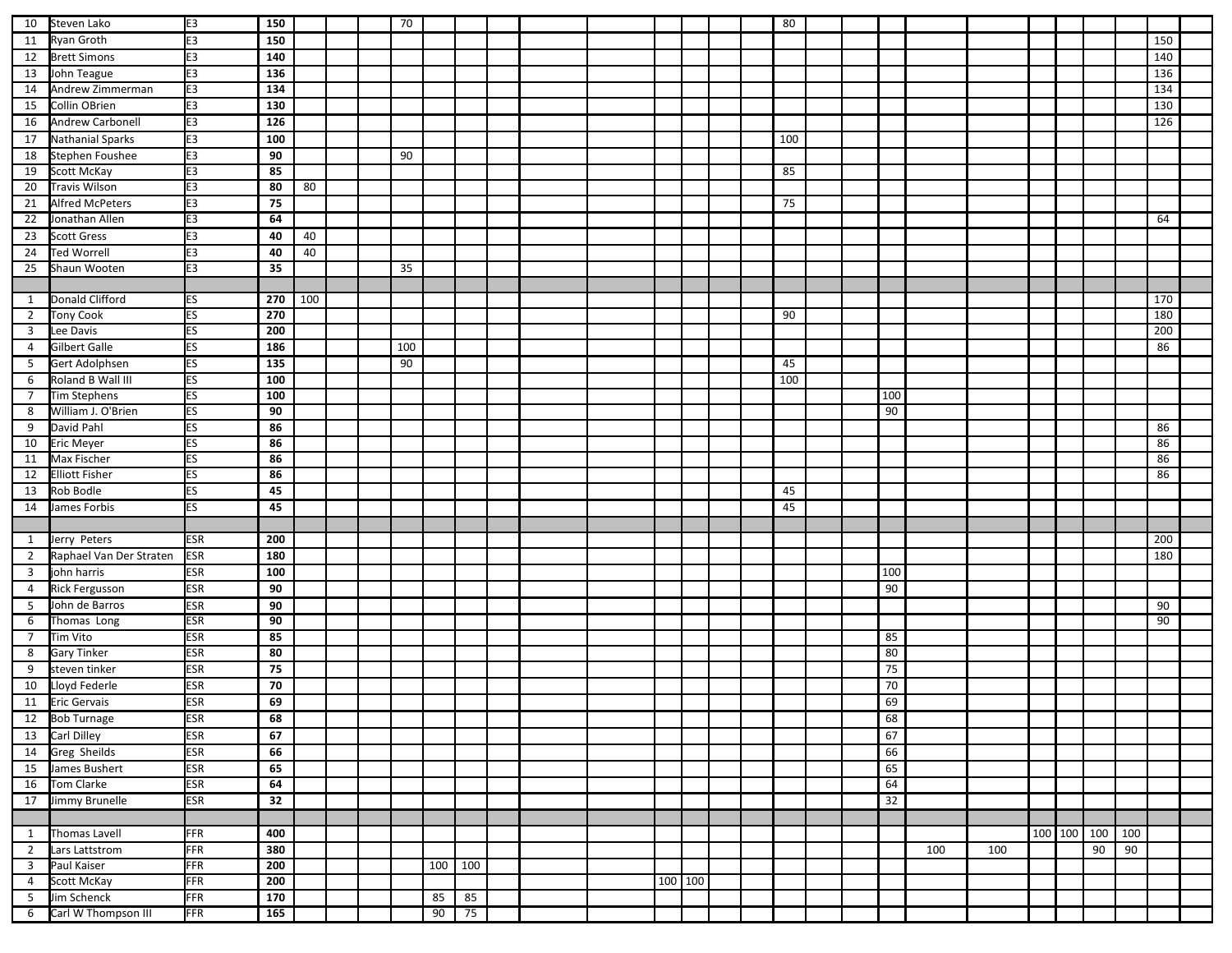| $7\overline{ }$ | David Riha                          | FFR          | 160              |     |           | 80  | 80  |     |     |         |             |     |                 |     |     |     |     |         |         |         |     |     |
|-----------------|-------------------------------------|--------------|------------------|-----|-----------|-----|-----|-----|-----|---------|-------------|-----|-----------------|-----|-----|-----|-----|---------|---------|---------|-----|-----|
| 8               | John George                         | FFR          | 130              |     |           | 40  | 90  |     |     |         |             |     |                 |     |     |     |     |         |         |         |     |     |
|                 |                                     |              |                  |     |           |     |     |     |     |         |             |     |                 |     |     |     |     |         |         |         |     |     |
| 1               | John Torgersen                      | GTS1         | 1263             |     |           | 43  | 90  | 90  | 90  |         | 100 100     | 100 | 100             | 85  | 85  |     |     |         |         | 90      | 90  | 200 |
| $\overline{2}$  | John Mock                           | GTS1         | 1123             |     |           | 100 | 85  | 100 | 100 | 90      | 90          |     |                 | 38  |     | 90  | 90  | 85      | 85      | 85      | 85  |     |
|                 | Will Baumeister                     | GTS1         | 1020             |     |           | 85  | 80  |     |     | 75      | 85          | 80  | 80              | 75  |     | 45  |     |         | 80 80   |         |     |     |
| $\overline{3}$  |                                     |              |                  |     |           |     |     |     |     |         |             |     |                 |     | 75  |     |     |         |         |         |     | 180 |
| $\overline{4}$  | <b>Greg Stipe</b>                   | GTS1         | 798              | 100 | <b>DQ</b> | 43  | 100 |     |     |         |             | 85  | 90              | 90  | 90  | 100 | 100 |         |         |         |     |     |
| 5 <sup>5</sup>  | <b>Tim Pruitt</b>                   | GTS1         | 400              |     |           |     |     |     |     |         |             |     |                 | 100 | 100 |     |     | 100 100 |         |         |     |     |
| 6               | <b>Gerald Campbell</b>              | GTS1         | 335              |     |           |     |     |     |     |         |             | 90  | 85              | 80  | 80  |     |     |         |         |         |     |     |
| 7               | John Evans                          | GTS1         | 293              |     |           | 90  | 75  |     |     | 85      | $\sqrt{43}$ |     |                 |     |     |     |     |         |         |         |     |     |
| 8               | Luke Belverd                        | GTS1         | 200              |     |           |     |     |     |     |         |             |     |                 |     |     |     |     |         |         | 100     | 100 |     |
| 9               | <b>Stacy Freeman</b>                | GTS1         | 180              |     |           |     |     |     |     |         |             |     |                 |     |     |     |     |         | $90$ 90 |         |     |     |
| 10              | <b>Bill Howlett</b>                 | GTS1         | 123              |     |           |     |     |     |     | 80      | 43          |     |                 |     |     |     |     |         |         |         |     |     |
| 11              | Mike Taylor                         | GTS1         | 50               | 50  |           |     |     |     |     |         |             |     |                 |     |     |     |     |         |         |         |     |     |
|                 |                                     |              |                  |     |           |     |     |     |     |         |             |     |                 |     |     |     |     |         |         |         |     |     |
| $\mathbf{1}$    | Don Sullinger                       | GTS2         | 1549             | 90  |           | 38  | 75  | 90  | 90  | 80      | 85          | 90  | 90              | 85  | 90  | 100 | 90  | 90      | 90      | 90      | 100 | 86  |
| $\overline{2}$  | <b>Eric Nissen</b>                  | GTS2         | 1045             |     |           | 75  | 80  |     |     | 85      | 90          | 100 | 100             | 90  | 85  | 85  | 85  | 85 85   |         |         |     |     |
| 3               | Aaron Rankin                        | GTS2         | 613              | 100 | 100       | 38  | 85  | 100 | 100 | 90      |             |     |                 |     |     |     |     |         |         |         |     |     |
| $\overline{4}$  | <b>Chris Sneed</b>                  | GTS2         | 590              |     |           |     |     |     |     |         |             |     |                 |     |     | 90  | 100 | 100 100 |         |         |     | 200 |
| 5               | Jeff Emanuelson                     | GTS2         | 380              |     |           | 100 | 100 |     |     |         |             |     |                 |     |     |     |     |         |         |         |     | 180 |
| 6               | Jason Crist                         | GTS2         | 286              |     |           |     |     |     |     |         |             |     |                 | 100 |     |     |     |         |         | 100     |     | 86  |
| $\overline{7}$  | John Evans                          | GTS2         | 235              |     |           |     |     |     |     |         |             |     |                 | 75  | 80  |     |     | 80      |         |         |     |     |
| 8               | Madison Whittle                     | GTS2         | 200              |     |           |     |     |     |     | 100 100 |             |     |                 |     |     |     |     |         |         |         |     |     |
|                 |                                     | GTS2         | 180              |     |           |     |     |     |     |         |             |     |                 | 80  | 100 |     |     |         |         |         |     |     |
| 9               | Loring Brown                        | GTS2         | $\overline{175}$ |     |           |     |     |     |     |         |             |     |                 |     |     |     |     |         |         |         |     |     |
| 10              | Jason Franklin                      |              |                  |     |           |     |     |     |     |         |             |     |                 |     |     |     |     |         |         | 85      | 90  |     |
| 11              | David Barton                        | GTS2<br>GTS2 | 170              |     |           | 80  | 90  |     |     |         |             |     |                 |     |     |     |     |         |         |         |     |     |
| 12              | <b>Chuck Ellis</b>                  |              | 170              |     |           |     |     |     |     |         |             |     |                 |     |     |     |     |         |         |         |     | 170 |
| 13              | <b>Gerald Campbell</b>              | GTS2         | 155              |     |           | 85  | 70  |     |     |         |             |     |                 |     |     |     |     |         |         |         |     |     |
| 14              | Michael Schlesinger                 | GTS2         | 90               |     |           | 90  |     |     |     |         |             |     |                 |     |     |     |     |         |         |         |     |     |
| 15              | Chuck Baader                        | GTS2         | 38               |     |           | 38  |     |     |     |         |             |     |                 |     |     |     |     |         |         |         |     |     |
|                 |                                     |              |                  |     |           |     |     |     |     |         |             |     |                 |     |     |     |     |         |         |         |     |     |
| 1               | matt ford                           | GTS3         | 1108             | 90  | 100       | 38  | 80  |     |     |         | 100         | 85  | 90              | 90  | 75  |     |     | 90      | 90      | 90      | 90  |     |
| $\overline{2}$  | <b>Drew Ewing</b>                   | GTS3         | 870              |     |           | 100 | 90  | 100 | 100 | 100     | 90          | 90  | $\overline{DQ}$ |     |     |     |     |         |         | 100     | 100 |     |
| $\overline{3}$  | Michael Molloy                      | GTS3         | 675              |     |           |     |     |     |     |         |             |     |                 | 100 | 90  |     |     |         | 100 100 | 85      |     | 200 |
| 4               | Keith Andrews                       | GTS3         | 625              |     |           |     |     |     |     |         | 85          |     |                 | 85  | 85  | 100 | 100 | 85      | 85      |         |     |     |
| 5               | Jon Gearhart                        | GTS3         | $\overline{371}$ |     |           |     |     |     |     |         |             | 43  | 45              | 80  | 80  |     |     |         | 80      | 43      |     |     |
| 6               | bob hahnemann                       | GTS3         | 200              |     |           |     |     |     |     |         |             | 100 | 100             |     |     |     |     |         |         |         |     |     |
| 7               | Eric Wong                           | GTS3         | 190              |     |           | 90  | 100 |     |     |         |             |     |                 |     |     |     |     |         |         |         |     |     |
| 8               | Jason Crist                         | GTS3         | 185              |     |           |     |     |     |     |         |             |     |                 |     | 100 |     |     |         |         |         | 85  |     |
| 9               | Joshua Smith                        | GTS3         | 180              |     |           |     |     |     |     |         |             |     |                 |     |     |     |     |         |         |         |     | 180 |
| 10              | Phil LaHaye                         | GTS3         | 170              |     |           |     |     |     |     |         |             |     |                 |     |     |     |     |         |         |         |     | 170 |
| 11              | <b>Tim Nagy</b>                     | GTS3         | 160              |     |           | 75  | 85  |     |     |         |             |     |                 |     |     |     |     |         |         |         |     |     |
| 12              | Clyde Hill                          | GTS3         | 160              |     |           |     |     |     |     |         |             |     |                 |     |     |     |     |         |         |         |     | 160 |
|                 |                                     |              |                  |     |           |     |     |     |     |         |             |     |                 |     |     |     |     |         | 80 75   |         |     |     |
|                 |                                     |              |                  |     |           |     |     |     |     |         |             |     |                 |     |     |     |     |         |         |         |     |     |
|                 | 13 George Kirchner                  | GTS3         | 155              |     |           |     |     |     |     |         |             |     |                 |     |     |     |     |         |         |         |     |     |
|                 | 14 Rob Purviance                    | GTS3         | 150              | 100 | 50        |     |     |     |     |         |             |     |                 |     |     |     |     |         |         |         |     |     |
| 15              | <b>Bill Williams</b>                | GTS3         | 135              | 85  | 50        |     |     |     |     |         |             |     |                 |     |     |     |     |         |         |         |     |     |
| 16              | Ed Oblow                            | GTS3         | 85               |     |           | 85  |     |     |     |         |             |     |                 |     |     |     |     |         |         |         |     |     |
| 17              | Lee Davis                           | GTS3         | 80               |     |           | 80  |     |     |     |         |             |     |                 |     |     |     |     |         |         |         |     |     |
|                 |                                     |              |                  |     |           |     |     |     |     |         |             |     |                 |     |     |     |     |         |         |         |     |     |
| $\mathbf{1}$    | <b>Werner Stark</b>                 | GTS4         | 1282             | 45  | DQ        | 69  | 38  |     |     | 100 90  |             | 100 | 100             | 90  | 100 |     |     | 100 90  |         | 90      | 90  | 180 |
| $\overline{2}$  | Fred Dow                            | GTS4         | 755              | 45  |           | 75  | 80  |     |     |         | 90 100      |     |                 | 85  | 90  |     |     |         | 90 100  |         |     |     |
| $\overline{3}$  | Patrick Dowd                        | GTS4         | 625              | 90  | 90        | 85  | 90  |     |     |         |             |     |                 | 100 | 85  |     |     |         | 85      |         |     |     |
| $\overline{4}$  | Gilbert Galle                       | GTS4         | 380              | 100 | 100       | 80  | 100 |     |     |         |             |     |                 |     |     |     |     |         |         |         |     |     |
| 5 <sub>1</sub>  | Max Fischer                         | GTS4         | 290              |     |           | 90  |     |     |     |         |             |     |                 |     |     |     |     |         |         |         |     | 200 |
| 6               | William Goldfarb<br>Charles Rayhall | GTS4<br>GTS4 | 285<br>185       |     |           |     |     |     |     | 85      |             |     |                 |     |     |     |     |         |         | 100 100 |     |     |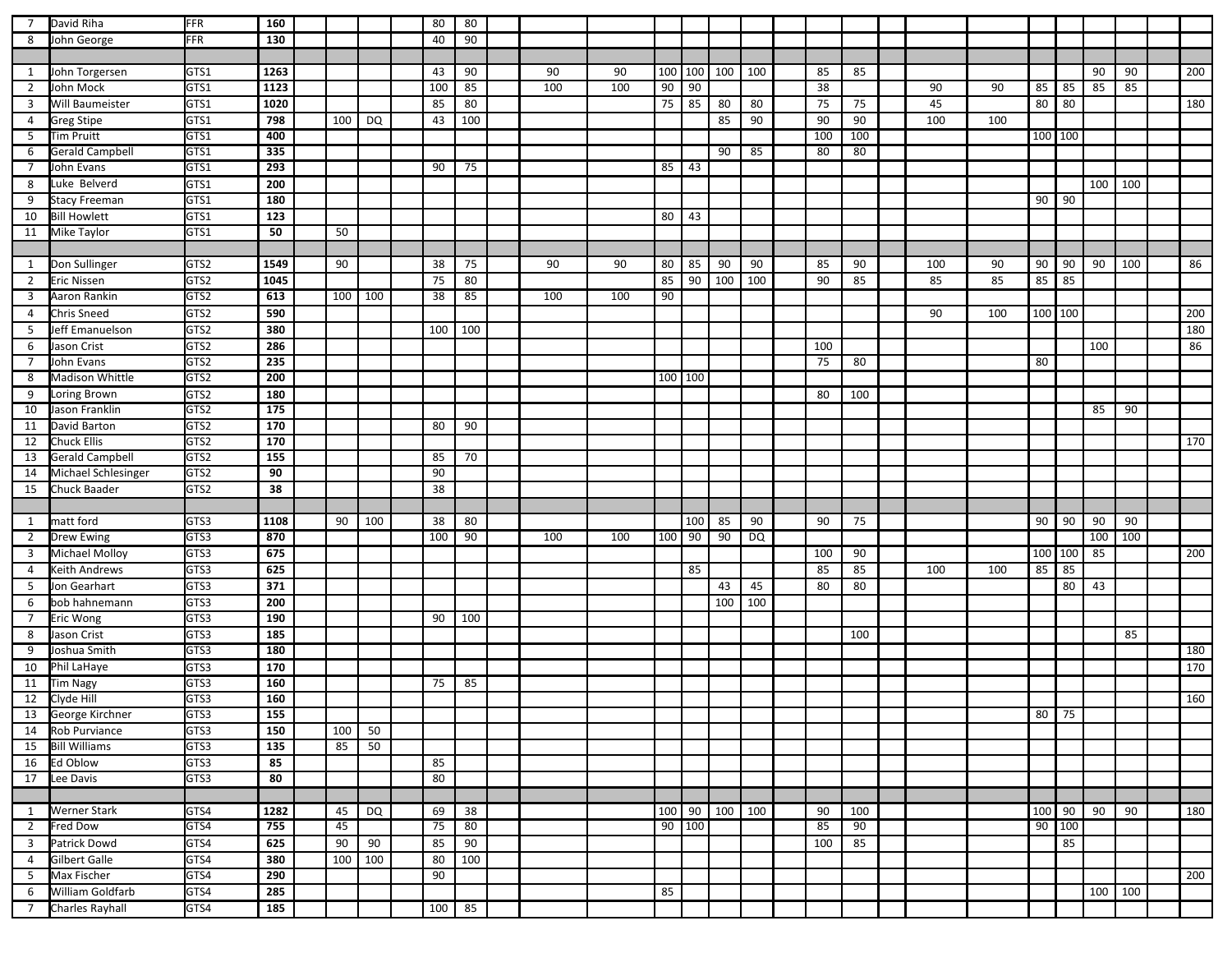| 8                       | Jon Gearhart           | GTS4           | 110              |     |     | 35  | 75  |     |     |     |                  |         |     |             |             |                 |     |              |            |             |     |     |
|-------------------------|------------------------|----------------|------------------|-----|-----|-----|-----|-----|-----|-----|------------------|---------|-----|-------------|-------------|-----------------|-----|--------------|------------|-------------|-----|-----|
| 9                       | Carlo Falcone          | GTS4           | 85               |     |     |     |     |     |     |     |                  |         |     |             |             |                 |     | 85           |            |             |     |     |
| 10                      | Steele Alphin          | GTS4           | 70               |     |     | 70  |     |     |     |     |                  |         |     |             |             |                 |     |              |            |             |     |     |
|                         |                        |                |                  |     |     |     |     |     |     |     |                  |         |     |             |             |                 |     |              |            |             |     |     |
| 1                       | Gilbert Galle          | GTS5           | 590              |     |     |     |     |     |     |     |                  |         |     | 90          | 100         |                 |     | 100 100      |            |             |     | 200 |
| $\overline{2}$          | Quentin Boatright      | GTS5           | 290              |     |     |     |     |     |     |     | $\sqrt{100}$ 100 |         |     |             |             |                 |     |              | 90 DQ      |             |     |     |
| $\overline{\mathbf{3}}$ | James Roberts          | GTS5           | 200              |     |     |     |     |     |     |     |                  |         |     |             |             |                 |     |              |            | 100         | 100 |     |
| $\overline{4}$          | <b>Bill Michaluk</b>   | GTS5           | 190              |     |     |     |     |     |     |     |                  |         |     | 100         | 90          |                 |     |              |            |             |     |     |
| 5                       | Chris O'Donnell        | GTS5           | 175              |     |     |     |     |     |     |     |                  |         |     |             |             |                 |     | 85 90        |            |             |     |     |
|                         |                        |                |                  |     |     |     |     |     |     |     |                  |         |     |             |             |                 |     |              |            |             |     |     |
| 1                       | Warren Turnipseed      | GTSU           | 890              |     |     | 100 | 100 | 100 | 100 |     |                  |         |     |             |             | 100             | 90  |              |            |             | 100 | 200 |
| $\overline{2}$          | Matt Morgan            | <b>GTSU</b>    | 655              |     |     |     |     |     |     |     |                  | 100 100 |     |             | 80          |                 | 100 | 90           |            | 100         | 85  |     |
| $\overline{3}$          | Nevit Hughes           | GTSU           | 630              |     |     |     |     |     |     | 90  |                  |         | 100 | 80          |             | 90              |     | $\mathbf{0}$ | 90         |             |     | 180 |
| 4                       | Keith Smith            | <b>GTSU</b>    | 495              |     |     | 90  | 85  |     |     |     |                  |         |     | 70          | 70          |                 |     |              |            | 90          | 90  |     |
| 5                       | David Pahl             | GTSU           | 380              |     |     |     |     |     |     |     |                  |         |     | 90          | 90          |                 |     | 100 100      |            |             |     |     |
| 6                       | Aaron Hudson           | <b>GTSU</b>    | 305              |     |     | 45  | 90  |     |     |     |                  |         |     | 85          | 85          |                 |     |              |            |             |     |     |
| $\overline{7}$          | Patrick Clifford       | <b>GTSU</b>    | 275              |     |     |     |     |     |     | 100 |                  |         |     |             |             |                 |     | 85           |            |             |     | 90  |
| 8                       | Roland B Wall III      | <b>GTSU</b>    | 200              |     |     |     |     |     |     |     |                  |         |     | 100         | 100         |                 |     |              |            |             |     |     |
| 9                       | John Mock              | GTSU           | 190              | 100 | 90  |     |     |     |     |     |                  |         |     |             |             |                 |     |              |            |             |     |     |
| 10                      | John Torgersen         | GTSU           | 175              | 90  | 85  |     |     |     |     |     |                  |         |     |             |             |                 |     |              |            |             |     |     |
| 11                      | <b>Gerald Campbell</b> | <b>GTSU</b>    | 165              | 85  | 80  |     |     |     |     |     |                  |         |     |             |             |                 |     |              |            |             |     |     |
| 12                      | Chris Sneed            | GTSU           | 150              |     |     |     |     |     |     |     |                  |         |     | 75          | 75          |                 |     |              |            |             |     |     |
| 13                      | William Goldfarb       | GTSU           | 100              |     | 100 |     |     |     |     |     |                  |         |     |             |             |                 |     |              |            |             |     |     |
|                         |                        |                |                  |     |     |     |     |     |     |     |                  |         |     |             |             |                 |     |              |            |             |     |     |
| 1                       | <b>Brad Wood</b>       | Honda Chal 1   | 700              |     |     |     |     |     |     |     |                  |         |     | 100         |             | 100             |     |              | 100 100    | 100         |     | 200 |
| $\overline{2}$          | Iourie Gourine         | Honda Chal 1   | 385              | 100 | 100 |     |     |     |     |     |                  |         |     | 85          | 100         |                 |     |              |            |             |     |     |
| 3                       | Zhukov Stanislav       | Honda Chal 1   | 180              |     |     |     |     |     |     |     |                  |         |     | 90          | 90          |                 |     |              |            |             |     |     |
| $\overline{4}$          | John Reamer            | Honda Chal 1   | 90               |     |     |     |     |     |     |     |                  |         |     |             |             |                 |     |              |            | 90          |     |     |
| 5                       | Karl Kondor            | Honda Chal 1   | 85               |     |     |     |     |     |     |     |                  |         |     |             |             |                 |     |              |            | 85          |     |     |
| 6                       | Shane Lovely           | Honda Chal 1   | 80               |     |     |     |     |     |     |     |                  |         |     |             |             |                 |     |              |            | 80          |     |     |
| $\overline{7}$          | Michael Keena-Levin    | Honda Chal 1   | 75               |     |     |     |     |     |     |     |                  |         |     |             |             |                 |     |              |            | 75          |     |     |
|                         |                        |                |                  |     |     |     |     |     |     |     |                  |         |     |             |             |                 |     |              |            |             |     |     |
| 1                       | Michael Keena-Levin    | Honda Chal 2   | 1030             | 85  | 90  |     |     | 100 | 100 | 90  | 85               |         |     |             |             | 100             | 100 |              | 90 100     |             | 90  |     |
| $\overline{2}$          | John Reamer            | Honda Chal 2   | 850              | 100 | 80  | 100 | 100 |     |     | 100 | 100              |         |     |             |             |                 |     |              |            |             | 100 | 170 |
| $\overline{3}$          | Iourie Gorine          | Honda Chal 2   | 735              |     |     |     |     |     |     | 85  | 90               | 90      | 100 | $\mathbf 0$ | $\mathbf 0$ |                 |     | 100 90       |            |             |     | 180 |
| $\overline{4}$          | Karl Kondor            | Honda Chal 2   | 505              | 40  | 40  | 90  | 90  |     |     |     |                  |         |     |             |             |                 |     |              |            |             | 45  | 200 |
| 5                       | Shane Lovely           | Honda Chal 2   | 335              | 90  | 100 |     |     |     |     |     |                  | 100     |     |             |             |                 |     |              |            |             | 45  |     |
| 6                       | Scott Ferguson         | Honda Chal 2   | 285              | 80  | 85  | 40  | 80  |     |     |     |                  |         |     |             |             |                 |     |              |            |             |     |     |
| $\overline{7}$          | Mike Conrad            | Honda Chal 2   | 165              |     |     | 80  | 85  |     |     |     |                  |         |     |             |             |                 |     |              |            |             |     |     |
| 8                       | <b>Ryan Downton</b>    | Honda Chal 2   | 160              |     |     | 85  | 75  |     |     |     |                  |         |     |             |             |                 |     |              |            |             |     |     |
| 9                       | <b>Brad Wood</b>       | Honda Chal 2   | $\mathbf 0$      |     |     |     |     |     |     |     |                  |         |     |             |             |                 |     |              |            |             | DQ  |     |
|                         |                        |                |                  |     |     |     |     |     |     |     |                  |         |     |             |             |                 |     |              |            |             |     |     |
| 1                       | <b>Ryan Downton</b>    | Honda Chal 4   | 200              |     |     |     |     |     |     |     |                  |         |     | 100         | 100         |                 |     |              |            |             |     |     |
| $\overline{2}$          | Clinton W. Ritchie II  | Honda Chal 4   | 100              |     |     | 100 |     |     |     |     |                  |         |     |             |             |                 |     |              |            |             |     |     |
|                         |                        |                |                  |     |     |     |     |     |     |     |                  |         |     |             |             |                 |     |              |            |             |     |     |
| 1                       | Ron Rigdon             | Legends        | 800              |     |     |     | 100 |     |     |     | 100   100        |         |     | 100         |             |                 |     |              | 100 100    | $\vert$ 100 | 100 |     |
| $\overline{2}$          | Jamie Laine            | Legends        | 180              |     |     |     |     |     |     |     |                  |         |     |             |             |                 |     |              |            | 90          | 90  |     |
|                         |                        |                |                  |     |     |     |     |     |     |     |                  |         |     |             |             |                 |     |              |            |             |     |     |
| 1                       | Jason Swenk            | P <sub>2</sub> | 100              |     |     |     |     |     |     |     |                  |         |     |             |             |                 |     |              |            |             |     | 100 |
| $\overline{2}$          | <b>Art Valentine</b>   | P2             | 90               |     |     |     |     |     |     |     |                  |         |     |             |             |                 |     |              |            |             |     | 90  |
|                         |                        |                |                  |     |     |     |     |     |     |     |                  |         |     |             |             |                 |     |              |            |             |     |     |
| $\mathbf{1}$            | Randy Suddreth         | PTA            | 1618             | 100 | 100 | 100 | 100 | 85  | 100 | 90  | 85               | 85      | 85  | 90          | 43          | 85              | 100 |              |            | 100         | 90  | 180 |
| $\overline{2}$          | Darrel Hamilton        | <b>PTA</b>     | 1615             | 90  | 90  | 90  | 90  | 90  | 90  | 85  | 90               | 90      | 90  | 85          | 100         | $\overline{90}$ | 85  |              |            | 90          | 100 | 170 |
| $\overline{3}$          | <b>Brad Daugherty</b>  | PTA            | 795              |     |     | 45  | 80  | 100 | 85  |     |                  | 80      | 80  | 80          | 85          |                 |     |              |            |             |     | 160 |
| $\overline{4}$          | <b>Eric Gervais</b>    | PTA            | 380              |     |     |     |     |     |     |     |                  |         |     | 100         | 90          | 100             | 90  |              |            |             |     |     |
| 5 <sup>5</sup>          | David Schram           | PTA            | $\overline{370}$ |     |     |     |     |     |     |     |                  |         |     |             |             |                 |     |              | 100 100 85 |             | 85  |     |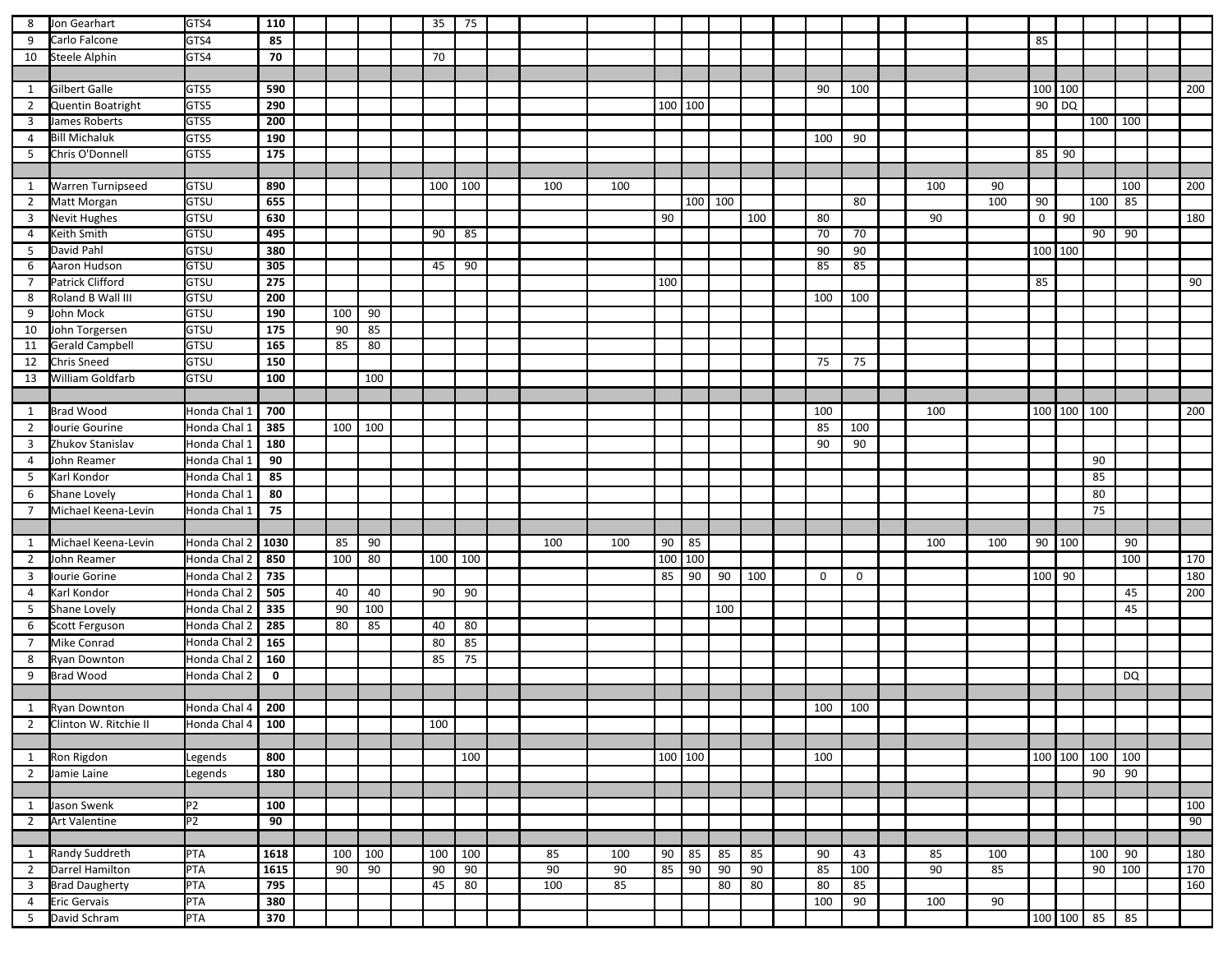| 6              | John Litzinger          | PTA              | 240             |     |         |     |             |     |     |           |           | 100 | 100 | 40  |     |     |     |         |     |     |     |     |
|----------------|-------------------------|------------------|-----------------|-----|---------|-----|-------------|-----|-----|-----------|-----------|-----|-----|-----|-----|-----|-----|---------|-----|-----|-----|-----|
| $\overline{7}$ | <b>Rob Hall</b>         | PTA              | 200             |     |         |     |             |     |     | 100   100 |           |     |     |     |     |     |     |         |     |     |     |     |
| 8              | Jay Andrew              | <b>PTA</b>       | 200             |     |         |     |             |     |     |           |           |     |     |     |     |     |     |         |     |     |     | 200 |
| 9              | Charlie Branham         | PTA              | 165             | 80  | 85      |     |             |     |     |           |           |     |     |     |     |     |     |         |     |     |     |     |
| 10             | Jeff Williams           | PTA              | 150             |     |         |     |             |     |     |           |           | 75  | 75  |     |     |     |     |         |     |     |     |     |
| 11             | <b>Tad Segars</b>       | PTA              | 85              | 85  |         |     |             |     |     |           |           |     |     |     |     |     |     |         |     |     |     |     |
| 12             | Mike McNeely            | <b>PTA</b>       | 80              |     |         |     |             |     |     |           |           |     |     |     |     |     |     |         |     | 80  |     |     |
| 13             | Jason Plante            | PTA              | $\mathbf 0$     |     |         |     | $\mathbf 0$ |     |     |           |           |     |     |     |     |     |     |         |     |     |     |     |
|                |                         |                  |                 |     |         |     |             |     |     |           |           |     |     |     |     |     |     |         |     |     |     |     |
| 1              | Jason Plante            | PTB              | 485             |     |         |     | 85          |     |     |           |           |     |     | 100 | 100 |     |     | 100 100 |     |     |     | DQ  |
| $\overline{2}$ | Jose Escobar            | PTB              | 400             | 100 | DQ      |     | 100         |     |     |           | 100   100 |     |     |     |     |     |     |         |     |     |     |     |
| 3              | John Evans              | PTB              | 200             |     |         |     |             |     |     |           |           |     |     |     |     |     |     |         |     | 100 | 100 |     |
| 4              | <b>Eric Meyer</b>       | <b>PTB</b>       | 90              | 90  |         |     |             |     |     |           |           |     |     |     |     |     |     |         |     |     |     |     |
|                |                         |                  |                 |     |         |     |             |     |     |           |           |     |     |     |     |     |     |         |     |     |     |     |
| $\mathbf{1}$   | Jeff Williams           | PTC              | 670             |     |         |     |             | 100 | 100 |           |           |     |     |     |     |     |     | 90      |     | 100 | 100 | 180 |
| $\overline{2}$ | Thomas Neel             | PTC              | 400             |     |         | 100 | 100         |     |     |           |           |     |     |     |     |     |     | 100 100 |     |     |     |     |
| 3              | <b>Bill Stewart</b>     | PTC              | 315             |     |         | 90  | 50          |     |     |           |           |     |     |     |     |     |     | 85 90   |     |     |     |     |
| 4              | Scott Lear              | <b>PTC</b>       | 200             |     |         |     |             |     |     |           |           | 100 | 100 |     |     |     |     |         |     |     |     |     |
| 5              | Art Valentine           | <b>PTC</b>       | 200             |     |         |     |             |     |     |           |           |     |     | 100 | 100 |     |     |         |     |     |     |     |
| 6              | <b>Tom Neel</b>         | PTC              | 200             |     |         |     |             |     |     |           |           |     |     |     |     |     |     |         |     |     |     | 200 |
| 7              | Matthew Moorefield      | PTC              | 100             |     |         |     |             |     |     |           |           |     |     |     |     | 100 |     |         |     |     |     |     |
|                |                         |                  |                 |     |         |     |             |     |     |           |           |     |     |     |     |     |     |         |     |     |     |     |
| $\mathbf{1}$   | <b>Alfred Caiola</b>    | PTD              | 190             |     |         | 100 | 90          |     |     |           |           |     |     |     |     |     |     |         |     |     |     |     |
| $\mathbf{2}$   | <b>Brad Rampelburg</b>  | PTD              | 190             |     |         | 90  | 100         |     |     |           |           |     |     |     |     |     |     |         |     |     |     |     |
|                |                         |                  |                 |     |         |     |             |     |     |           |           |     |     |     |     |     |     |         |     |     |     |     |
| 1              | Don Stringfellow        | PTE              | 680             |     |         | 90  | 90          |     |     |           | $100$ 100 |     |     |     |     |     |     |         | 100 |     |     | 200 |
| $\overline{2}$ | Ron Delvalle            | PTE              | 200             |     |         | 100 | 100         |     |     |           |           |     |     |     |     |     |     |         |     |     |     |     |
| 3              | <b>Cale Phillips</b>    | PTE              | 100             |     |         |     |             |     |     |           |           |     |     |     |     | 100 |     |         |     |     |     |     |
|                |                         |                  |                 |     |         |     |             |     |     |           |           |     |     |     |     |     |     |         |     |     |     |     |
| 1              | Robert Iversen          | PTF              | 200             |     |         |     |             | 100 | 100 |           |           |     |     |     |     |     |     |         |     |     |     |     |
| $\mathbf{2}$   | Sparkle Pony            | PTF              | 200             |     |         |     |             |     |     |           |           |     |     |     |     |     |     |         |     |     |     | 200 |
|                |                         |                  |                 |     |         |     |             |     |     |           |           |     |     |     |     |     |     |         |     |     |     |     |
| 1              | Ron Delvalle            | STR1             | 100             |     |         |     |             |     |     |           |           |     |     | 100 |     |     |     |         |     |     |     |     |
|                |                         |                  |                 |     |         |     |             |     |     |           |           |     |     |     |     |     |     |         |     |     |     |     |
| $\mathbf{1}$   | <b>Tres Childs</b>      | STR <sub>2</sub> | 200             |     |         |     |             |     |     |           |           |     |     | 100 | 100 |     |     |         |     |     |     |     |
|                |                         |                  |                 |     |         |     |             |     |     |           |           |     |     |     |     |     |     |         |     |     |     |     |
| 1              | <b>Berny Petersen</b>   | Showroom Sp      | 100             |     |         |     |             |     |     |           |           |     |     |     |     |     |     |         |     | 100 |     |     |
|                |                         |                  |                 |     |         |     |             |     |     |           |           |     |     |     |     |     |     |         |     |     |     |     |
| 1              | Nash Lawson             | Spec Miata       | 1464            | 34  | 69      | 68  | 69          | 100 | 100 | 100       | 85        |     |     | 75  | 80  | 100 | 100 | 69      | 75  | 90  | 100 | 150 |
| 2              | Michael Lesmerises      | Spec Miata       | 1188            | 69  | 68      | 67  | 75          |     |     | 80        | DQ        | 100 | 100 | 80  | 85  |     |     | 75      | 69  | 85  | 75  | 160 |
| 3              | <b>Ted Worrell</b>      | Spec Miata       | 793             | 67  | 34      | 69  | 80          |     |     | 85        | 90        |     |     | 70  |     |     |     | 68      | 70  | 75  | 85  |     |
| 4              | <b>Skip Brock</b>       | Spec Miata       | 535             | 90  | 75      |     |             |     |     |           |           |     |     |     |     |     |     | 80      | 90  |     |     | 200 |
| 5              | Nathanial Sparks        | Spec Miata       | 370             |     |         |     |             |     |     |           |           |     |     | 90  | 90  |     |     | 90      | 100 |     |     |     |
| 6              | <b>Michael Lliteras</b> | Spec Miata       | 294             |     |         |     |             |     |     |           |           |     |     | 69  | 75  |     |     | 70 80   |     |     |     |     |
| $\overline{7}$ | James Partin            | Spec Miata       | 260             | 70  |         |     |             |     |     |           | 90   100  |     |     |     |     |     |     |         |     |     |     |     |
| 8              | <b>Steve Phillips</b>   | Spec Miata       | 200             |     | 100 100 |     |             |     |     |           |           |     |     |     |     |     |     |         |     |     |     |     |
| 9              | Cliff Brown             | Spec Miata       | 200             |     |         |     |             |     |     |           |           |     |     | 100 | 100 |     |     |         |     |     |     |     |
| 10             | Matt McBride            | Spec Miata       | 190             |     |         |     |             |     |     |           |           |     |     |     |     |     |     |         |     | 100 | 90  |     |
| 11             | Justin Hille            | Spec Miata       | 180             |     |         | 90  | 90          |     |     |           |           |     |     |     |     |     |     |         |     |     |     |     |
| 12             | William J. O'Brien      | Spec Miata       | 180             |     |         |     |             |     |     |           |           |     |     |     |     | 90  | 90  |         |     |     |     |     |
| 13             | <b>Tyler Cooke</b>      | Spec Miata       | 180             |     |         |     |             |     |     |           |           |     |     |     |     |     |     |         |     |     |     | 180 |
| 14             | Team Cavi NYC.com       | Spec Miata       | 170             |     |         | 100 | 70          |     |     |           |           |     |     |     |     |     |     |         |     |     |     |     |
| 15             | John Cawley             | Spec Miata       | 170             |     |         |     |             |     |     |           |           |     |     |     |     |     |     | 85 85   |     |     |     |     |
| 16             | Adam Figarsky           | Spec Miata       | $\frac{170}{ }$ |     |         |     |             |     |     |           |           |     |     |     |     |     |     |         |     |     |     | 170 |
| 17             | Mike Rossini            | Spec Miata       | 165             | 75  | 90      |     |             |     |     |           |           |     |     |     |     |     |     |         |     |     |     |     |
|                | 18 David Spencer        | Spec Miata       | 164             |     |         | 64  | 100         |     |     |           |           |     |     |     |     |     |     |         |     |     |     |     |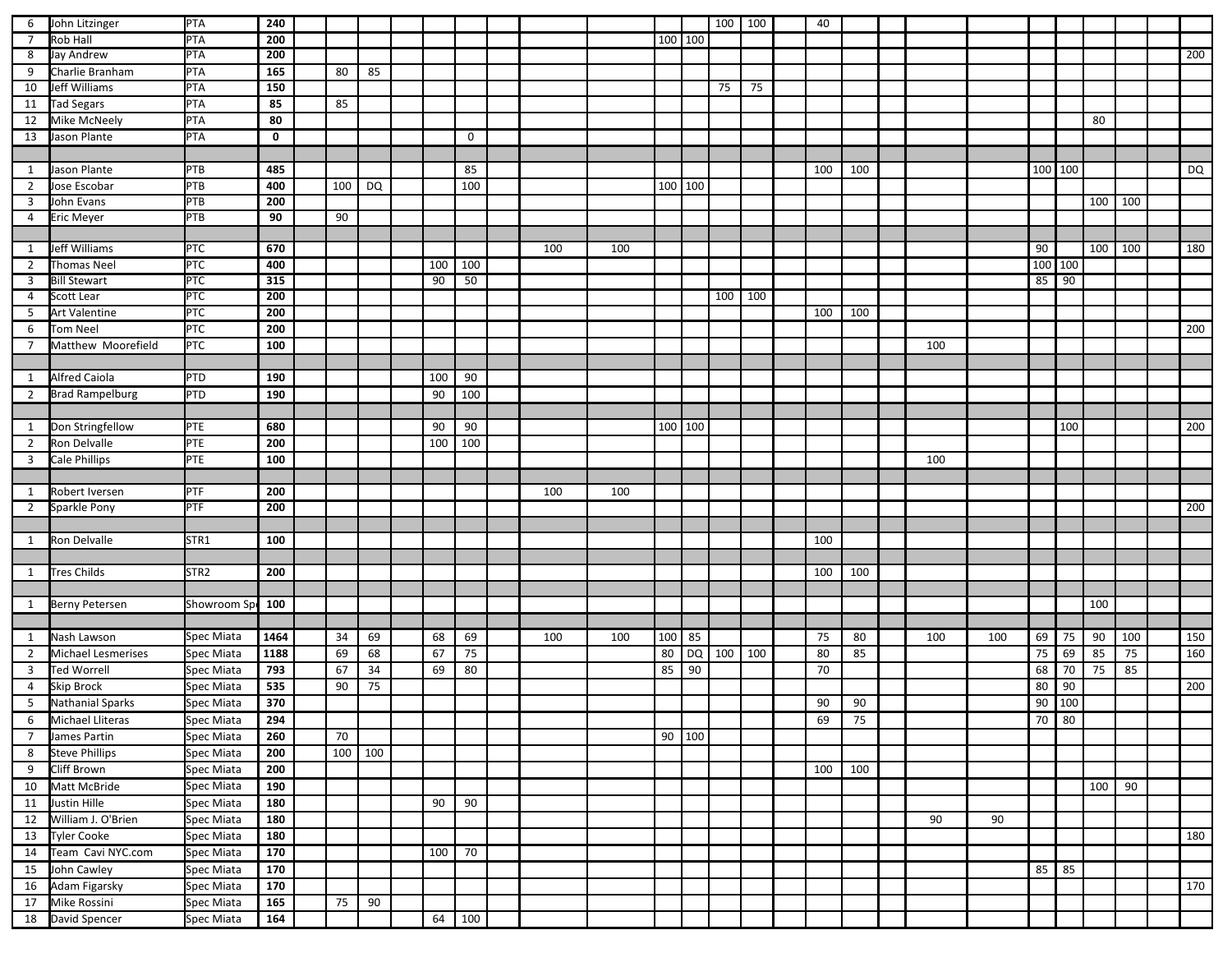| 19             | T.J. Graven              | Spec Miata               | 160         |     |     | 75  | 85              |     |     |     |              |     |     |     |     |     |     |        |                    |     |     |                  |
|----------------|--------------------------|--------------------------|-------------|-----|-----|-----|-----------------|-----|-----|-----|--------------|-----|-----|-----|-----|-----|-----|--------|--------------------|-----|-----|------------------|
| 20             | Manny Dasilva            | Spec Miata               | 155         | 85  | 70  |     |                 |     |     |     |              |     |     |     |     |     |     |        |                    |     |     |                  |
| 21             | John Janszen Jr. 07-5983 | Spec Miata               | 154         |     |     |     |                 |     |     |     |              |     |     | 85  | 69  |     |     |        |                    |     |     |                  |
| 22             | James Ballard            | Spec Miata               | 150         |     |     |     |                 |     |     |     |              |     |     |     |     |     |     |        |                    | 80  | 70  |                  |
| 23             | Tim Voth                 | Spec Miata               | 150         |     |     |     |                 |     |     |     |              |     |     |     |     |     |     |        |                    | 70  | 80  |                  |
| 24             | william Mc Ginnis        | Spec Miata               | 145         |     |     | 80  | 65              |     |     |     |              |     |     |     |     |     |     |        |                    |     |     |                  |
| 25             | <b>Andrew Carbonell</b>  | Spec Miata               | 140         |     |     |     |                 |     |     |     |              |     |     |     |     |     |     |        |                    |     |     | 140              |
| 26             | <b>Russell Gee</b>       | Spec Miata               | 138         |     |     | 70  | 68              |     |     |     |              |     |     |     |     |     |     |        |                    |     |     |                  |
| 27             | Stephen Jones            | Spec Miata               | 138         |     |     |     |                 |     |     |     |              |     |     | 68  | 70  |     |     |        |                    |     |     |                  |
| 28             |                          |                          | 138         |     |     |     |                 |     |     |     |              |     |     |     |     |     |     |        |                    |     |     | 138              |
|                | Ken Wilkinson            | Spec Miata<br>Spec Miata | 133         |     |     | 66  | 67              |     |     |     |              |     |     |     |     |     |     |        |                    |     |     |                  |
| 29             | <b>Rick Sleeper</b>      |                          |             |     |     |     |                 |     |     |     |              |     |     |     |     |     |     |        |                    |     |     |                  |
| 30             | Pax Lemmon               | Spec Miata               | 131         |     |     | 65  | 66              |     |     |     |              |     |     |     |     |     |     |        |                    |     |     |                  |
| 31             | Michael Moulton          | Spec Miata               | 102         |     |     |     |                 |     |     |     |              |     |     |     |     |     |     | 67     | 35                 |     |     |                  |
| 32             | Dave Colledge            | Spec Miata               | 100         |     |     |     |                 |     |     |     |              |     |     |     |     |     |     | 100 DQ |                    |     |     |                  |
| 33             | <b>Charles Veth</b>      | Spec Miata               | 85          | DQ  | 85  |     |                 |     |     |     |              |     |     |     |     |     |     |        |                    |     |     |                  |
| 34             | <b>Alan Cross</b>        | Spec Miata               | 85          |     |     | 85  | DQ              |     |     |     |              |     |     |     |     |     |     |        |                    |     |     |                  |
| 35             | Chuck Jagoe              | Spec Miata               | 80          | 80  |     |     |                 |     |     |     |              |     |     |     |     |     |     |        |                    |     |     |                  |
| 36             | James Partin             | Spec Miata               | 80          |     | 80  |     |                 |     |     |     |              |     |     |     |     |     |     |        |                    |     |     |                  |
| 37             | <b>Gregory Peluso</b>    | Spec Miata               | 68          | 68  |     |     |                 |     |     |     |              |     |     |     |     |     |     |        |                    |     |     |                  |
| 38             | Jim Black                | Spec Miata               | 67          |     | 67  |     |                 |     |     |     |              |     |     |     |     |     |     |        |                    |     |     |                  |
| 39             | David Armstrong          | Spec Miata               | 67          |     |     |     |                 |     |     |     |              |     |     | 67  |     |     |     |        |                    |     |     |                  |
| 40             | <b>Ben Rooke</b>         | Spec Miata               | $\mathbf 0$ |     |     |     |                 |     |     |     |              |     |     |     |     |     |     |        |                    |     |     | DQ               |
|                |                          |                          |             |     |     |     |                 |     |     |     |              |     |     |     |     |     |     |        |                    |     |     |                  |
| 1              | <b>Robert Patton</b>     | SpecE30                  | 1407        | 85  | 75  | 90  | 85              | 69  | 85  |     |              | 70  | 80  | 80  | 80  | 80  | 90  | 80     | 90                 | 68  | 68  | 132              |
| 2              | Johan Schwartz           | SpecE30                  | 1366        | 75  | 100 | 68  | 100             | 100 | 100 | 100 | 62           |     |     | 61  |     |     |     |        | 100 100            | 100 | 100 | 200              |
| 3              | <b>Fred Switzer</b>      | SpecE30                  | 1277        | 69  | 69  | 70  | 68              | 66  | 69  | 62  |              | 63  | 68  | 67  | 68  | 69  | 80  | 68     | 68                 | 66  | 65  | $\overline{122}$ |
| $\overline{4}$ | Laura Patton             | SpecE30                  | 1245        | 68  | 32  | 66  | 64              | 67  | 70  | 66  | 31           | 80  | 75  | 70  | 70  | 70  | 75  | 29     | 65                 | 59  | 62  | 126              |
| 5              | Eric Palacio             | SpecE30                  | 1207        | 90  |     | 100 |                 | 90  |     | 85  |              |     |     | 90  | 67  | 100 | 100 | 90     | 66                 | 80  | 69  | 180              |
| 6              | DAVID WALSH              | SpecE30                  | 1087        |     |     | 85  | 90              |     |     |     |              | 90  | 90  | 85  | 100 | 67  | 67  | 75     | 80                 | 52  | 70  | 136              |
| 7              | Evan Levine              | SpecE30                  | 843         |     | 80  | 80  | 80              | 80  | 90  | 75  | 90           |     |     |     |     | 90  | 68  |        |                    | 25  | 85  |                  |
| 8              | Charles Taylor           | SpecE30                  | 806         |     |     | 30  | 75              |     |     | 70  | 80           |     |     | 75  | 69  | 68  | 70  | 62     | 64                 | 25  |     | 118              |
| 9              | Jason Tower              | SpecE30                  | 804         | 67  | 68  | 65  | 63              | 68  | 75  | 68  |              |     |     |     |     | 75  | 85  |        |                    | 90  | 80  |                  |
| 10             | <b>Brian Jones</b>       | SpecE30                  | 773         | 70  | 70  |     |                 | 70  | 80  | 80  | 85           | 100 | 100 |     |     | 85  | 33  |        |                    |     |     |                  |
| 11             | Al Kritter               | SpecE30                  | 680         | 63  | 64  | 30  | 60              |     |     | 59  | 31           | 68  | 66  |     |     | 66  | 66  |        |                    | 54  | 53  |                  |
| 12             | <b>Scott Gress</b>       | SpecE30                  | 649         |     |     |     |                 |     |     |     |              | 66  | 65  | 66  | 66  |     |     | 70     | 69                 | 56  | 57  | 134              |
| 13             | Steven Lako              | SpecE30                  | 615         |     |     | 69  | 62              |     |     |     |              | 69  | 33  | 69  | 85  |     |     | 67     | 85                 | 50  | 26  |                  |
| 14             | Andrew Peterman          | SpecE30                  | 581         |     |     | 62  | 67              |     |     | 65  | 75           | 65  | 70  |     |     |     |     | 61     |                    |     |     | 116              |
| 15             | Shaun Wooten             | SpecE30                  | 536         |     |     | 61  | 66              |     |     | 61  | 66           | 32  | 33  | 31  | 61  |     |     | 64     | 61                 |     |     |                  |
| 16             | <b>Richard Bratton</b>   | SpecE30                  | 536         |     |     |     |                 |     |     |     |              |     |     | 65  | 75  |     |     | 63     | 67                 | 60  | 66  | 140              |
| 17             | Stephen DeVinney         | SpecE30                  | 535         | 100 | 85  |     |                 |     |     |     |              |     |     | 100 | 90  |     |     |        |                    |     |     | 160              |
| 18             | Travis Wilson            | SpecE30                  | 525         | 80  | 90  |     |                 |     |     | 90  | 100          |     |     |     |     |     |     |        |                    | 75  | 90  |                  |
| 19             | Julio Palacio            | SpecE30                  | 518         |     | 63  |     | 65              |     | 68  |     | 69           |     |     |     |     |     |     |        |                    | 65  | 64  | 124              |
|                | 20 Jim Levie             | SpecE30                  | 517         |     |     | 30  | 59              |     |     |     |              |     |     | 63  | 62  | 65  | 69  |        | $59$ 59            | 51  |     |                  |
| 21             | Jonathan Stroup          | SpecE30                  | 489         |     |     | 59  | 61              |     |     |     |              | 67  | 67  |     |     |     |     | 58     | 63                 |     |     | 114              |
|                | 22 Warren Turnipseed     | SpecE30                  | 475         | DQ  | 32  |     |                 |     |     |     |              |     |     |     |     |     |     |        | 69 75              | 62  | 67  | 170              |
|                | 23 Jim Pantas            | SpecE30                  | 443         | 65  | 66  |     |                 |     |     |     | 63           | 64  |     |     | 63  |     |     |        | $60 \overline{62}$ |     |     |                  |
| 24             | Alonzo Taylor            | SpecE30                  | 411         |     |     |     |                 | 75  | 34  | 64  | 67           |     |     |     |     | 64  |     |        |                    | 49  | 58  |                  |
| 25             | Alex Reznikov            | SpecE30                  | 391         |     |     |     |                 | 85  | 34  | 69  | 68           |     |     | 68  |     |     |     |        |                    | 67  |     |                  |
| 26             | Keith Smith              | SpecE30                  | 387         |     |     | 67  | $\overline{70}$ |     |     |     |              |     |     | 62  | 64  |     |     |        |                    | 70  | 54  |                  |
| 27             | Colin Fabeny             | SpecE30                  | 385         | 64  |     | 60  | 58              |     |     | 60  | 64           |     |     |     |     |     |     |        |                    | 53  | 26  |                  |
|                | 28 Scott McKay           | SpecE30                  | 315         |     |     |     |                 |     |     |     |              |     |     |     |     |     |     |        | 85 70              | 85  | 75  |                  |
| 29             | David Herrington         | SpecE30                  | 263         |     |     |     |                 |     |     |     | $67$ 70      |     |     |     |     |     |     |        |                    | 63  | 63  |                  |
|                | 30 Allen Garner          | SpecE30                  | 259         |     |     |     |                 |     |     |     |              |     |     | 64  | 65  |     |     |        |                    |     |     | 130              |
|                | 31 Kelly Childress       | SpecE30                  | 245         |     |     | 63  | 57              |     |     |     |              |     |     |     |     |     |     | 65     | 60                 |     |     |                  |
|                | 32 Mark Skeen            | SpecE30                  | 244         |     |     |     |                 |     |     |     | $63 \mid 65$ |     |     |     |     |     |     |        |                    | 61  | 55  |                  |
|                |                          |                          |             |     |     |     |                 |     |     |     |              |     |     |     |     |     |     |        |                    |     |     |                  |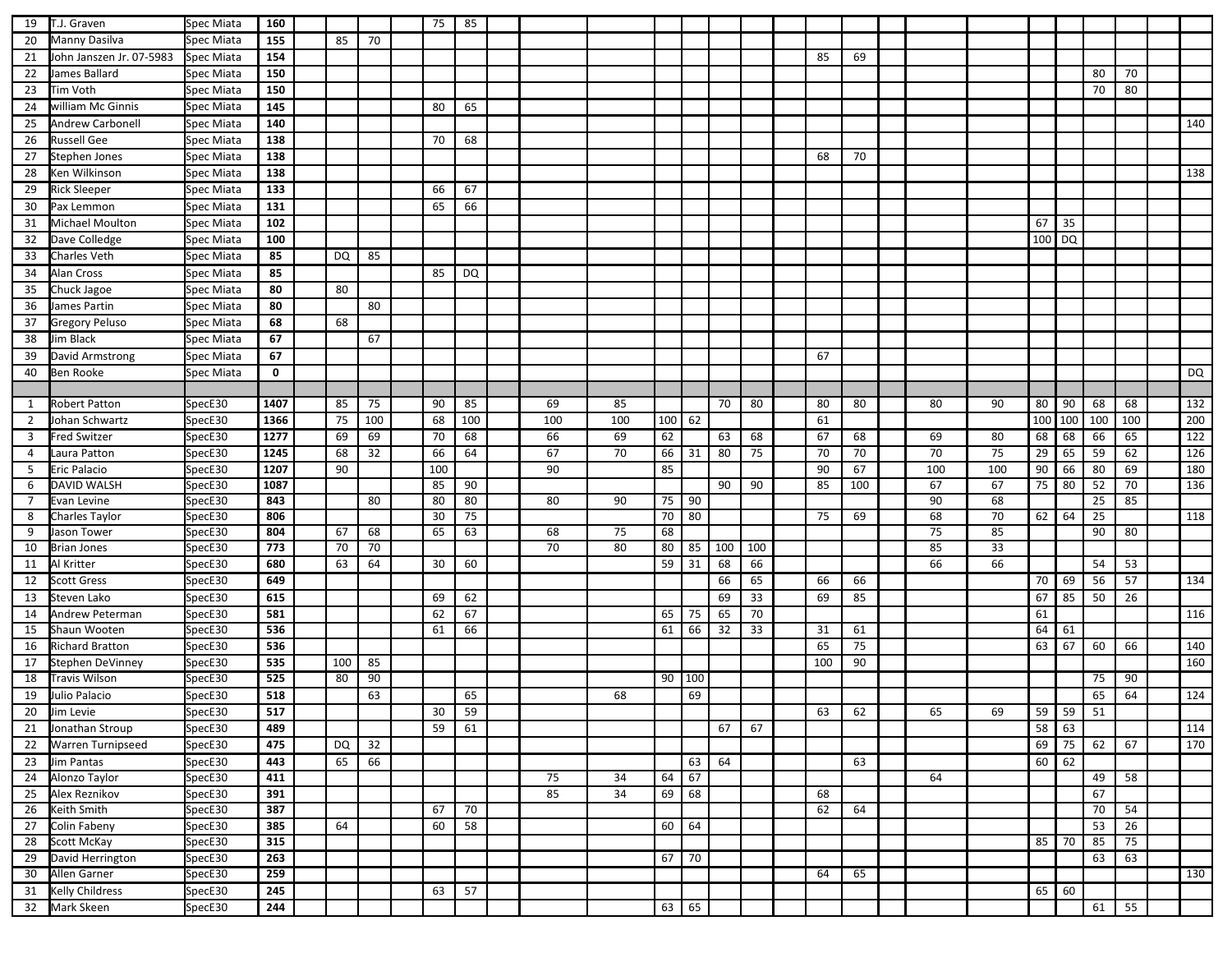| 85<br>SpecE30<br>170<br>85<br>34<br>Craig Geiger<br>150<br>150<br>35<br>Sean Curran<br>SpecE30<br>36<br>144<br>David Daniel<br>SpecE30<br>69<br>DQ<br>75<br>144<br>75<br>37<br>Jason Mascow<br>SpecE30<br>69<br>138<br>138<br>38<br>Robert Gagliardo<br>SpecE30<br>133<br>39<br>Steven Canterbury<br>SpecE30<br>67<br>66<br>$\frac{128}{ }$<br>SpecE30<br>128<br>40<br>Andrew Zimmermann<br>124<br>60<br>jay marks<br>SpecE30<br>64<br>41<br>120<br>Zane Gibbs<br>SpecE30<br>120<br>42<br>118<br>43<br><b>Greg Moberg</b><br>SpecE30<br>57<br>61<br>55<br><b>Richard Cofer</b><br>111<br>56<br>SpecE30<br>44<br>58<br>110<br>52<br>Jay Magolen<br>SpecE30<br>45<br>66<br><b>Billy Gropp</b><br>66<br>SpecE30<br>46<br>47<br>65<br>65<br>Tom Hall<br>SpecE30<br>60<br>Sean Aron<br>SpecE30<br>60<br>48<br>Scott McMennamy<br>25<br>25<br>SpecE30<br>49<br>$\mathbf 0$<br>50<br>Johann Schwartz<br>SpecE30<br>51<br>Jim Pantas<br>SpecE30<br>$\mathbf 0$<br>Michael Kenney<br>100<br>100<br>1<br><b>Sports Racers</b><br>90<br>90<br>$\overline{2}$<br>Michael Lancaster<br><b>Sports Racers</b><br>980<br>100<br>100 100<br>200<br>Thomas Brooks<br><b>Super Touring</b><br>90<br>100<br>90<br>100<br>100<br>1<br>555<br>100<br>90<br>100 90<br><b>Edward Lewis</b><br>Super Touring<br>90<br>85<br>$\overline{2}$<br>90 100<br>450<br>90<br>3<br>Michael Glenn Attaway<br><b>Super Touring</b><br>80<br>90<br>Donald Clifford<br>308<br>85<br>90<br>90<br>Super Touring<br>43<br>4<br>Michael Edmondson<br>185<br>85<br>100<br>5<br>Super Tourin<br><b>QUENTIN BOATRIGHT</b><br>180<br>180<br>6<br>Super Touring<br>90<br>90<br><b>Bob Mayer</b><br>7<br><b>Super Touring</b><br>90<br>1018<br>38<br>90<br>80<br>90<br>85<br>Team Werner Law<br>Super Touring<br>85<br>90<br>100<br>100<br>1<br>80<br>75<br>75 80<br>75<br>Russ Dalba<br>75<br>85<br>85<br>86<br>$\overline{2}$<br><b>Super Touring</b><br>844<br>38<br>90<br>85<br>85<br>835<br>75<br>75<br>80<br>85<br>80<br>90<br>180<br>$\overline{3}$<br>Kevin Clifford<br><b>Super Touring</b><br>90<br>90<br>100<br>100<br>773<br>100<br>38<br>85<br>$85$ 85<br>Jody Austin<br>Super Tourin<br>4<br>100 100<br>590<br>90<br>100<br>5<br>Rob Leopard<br>100<br>100<br><b>Super Touring</b><br>590<br>90<br>90<br>90<br>80<br>6<br><b>Tim Marcinek</b><br>40<br><b>Super Touring</b><br>355<br>80<br>75<br>Robert Lutz<br>100<br>100<br>$\overline{7}$<br><b>Super Touring</b><br>300<br>100<br>100<br>100<br>Mac McCombs<br>8<br>Super Touring<br>200<br>100 100<br>9<br>Ryan Redpath<br><b>Super Touring</b><br>180<br>80<br><b>Stonebranch Racing</b><br>100<br>10<br>Super Touring<br>170<br>Jim Robinson<br>85<br>85<br>11<br><b>Super Touring</b><br>120<br>80<br>40<br>James Forbis<br>12<br>Super Touring<br>90<br>90<br>90<br>100 100 100<br>100<br>100<br>Pete Johns<br>970<br>100<br>100<br>1<br>Super Unlimited<br>50<br>350<br>100<br>100<br>100<br><b>Mark Starr</b><br>$\overline{2}$<br>Super Unlimited<br>290<br>100<br>100<br>90<br>$\overline{\mathbf{3}}$<br>Rob Hall<br>Super Unlimited<br>265<br>90<br>85<br>90<br>Jeff Williams<br>4<br>Super Unlimited<br>265<br>90<br>Tom Hennig<br>85<br>90<br>5<br>Super Unlimited<br>100 100<br>200<br>Jeremy Romito<br>6<br>Super Unlimited<br>190<br>90<br>100<br>$\overline{7}$<br><b>Reese Cox</b><br><b>Super Unlimited</b><br>180<br>90<br>8<br><b>Tres Childs</b><br>90<br><b>Super Unlimited</b><br>180<br>90<br>90<br>John Godfrey<br>9<br>Super Unlimited<br>100<br>100<br>Tim Stephens<br>10<br><b>Super Unlimited</b><br>100<br>H. Baumeister<br>100<br>11<br>Super Unlimited | 33 | William Zawrotny | SpecE30 | 221 |  |  | 64 | 29 |  |  |  |  |  |  |  | 69 | 59 |     |
|------------------------------------------------------------------------------------------------------------------------------------------------------------------------------------------------------------------------------------------------------------------------------------------------------------------------------------------------------------------------------------------------------------------------------------------------------------------------------------------------------------------------------------------------------------------------------------------------------------------------------------------------------------------------------------------------------------------------------------------------------------------------------------------------------------------------------------------------------------------------------------------------------------------------------------------------------------------------------------------------------------------------------------------------------------------------------------------------------------------------------------------------------------------------------------------------------------------------------------------------------------------------------------------------------------------------------------------------------------------------------------------------------------------------------------------------------------------------------------------------------------------------------------------------------------------------------------------------------------------------------------------------------------------------------------------------------------------------------------------------------------------------------------------------------------------------------------------------------------------------------------------------------------------------------------------------------------------------------------------------------------------------------------------------------------------------------------------------------------------------------------------------------------------------------------------------------------------------------------------------------------------------------------------------------------------------------------------------------------------------------------------------------------------------------------------------------------------------------------------------------------------------------------------------------------------------------------------------------------------------------------------------------------------------------------------------------------------------------------------------------------------------------------------------------------------------------------------------------------------------------------------------------------------------------------------------------------------------------------------------------------------------------------------------------------------------------------------------------------------------------------------------------------------------------------------------------------------------------------------------------------------------------------------------------------------------------------------------------------------------------------------------------------------------------------------------------------------------------------------------------------------------------------------------------------------------------------------------------------|----|------------------|---------|-----|--|--|----|----|--|--|--|--|--|--|--|----|----|-----|
|                                                                                                                                                                                                                                                                                                                                                                                                                                                                                                                                                                                                                                                                                                                                                                                                                                                                                                                                                                                                                                                                                                                                                                                                                                                                                                                                                                                                                                                                                                                                                                                                                                                                                                                                                                                                                                                                                                                                                                                                                                                                                                                                                                                                                                                                                                                                                                                                                                                                                                                                                                                                                                                                                                                                                                                                                                                                                                                                                                                                                                                                                                                                                                                                                                                                                                                                                                                                                                                                                                                                                                                                            |    |                  |         |     |  |  |    |    |  |  |  |  |  |  |  |    |    |     |
|                                                                                                                                                                                                                                                                                                                                                                                                                                                                                                                                                                                                                                                                                                                                                                                                                                                                                                                                                                                                                                                                                                                                                                                                                                                                                                                                                                                                                                                                                                                                                                                                                                                                                                                                                                                                                                                                                                                                                                                                                                                                                                                                                                                                                                                                                                                                                                                                                                                                                                                                                                                                                                                                                                                                                                                                                                                                                                                                                                                                                                                                                                                                                                                                                                                                                                                                                                                                                                                                                                                                                                                                            |    |                  |         |     |  |  |    |    |  |  |  |  |  |  |  |    |    |     |
|                                                                                                                                                                                                                                                                                                                                                                                                                                                                                                                                                                                                                                                                                                                                                                                                                                                                                                                                                                                                                                                                                                                                                                                                                                                                                                                                                                                                                                                                                                                                                                                                                                                                                                                                                                                                                                                                                                                                                                                                                                                                                                                                                                                                                                                                                                                                                                                                                                                                                                                                                                                                                                                                                                                                                                                                                                                                                                                                                                                                                                                                                                                                                                                                                                                                                                                                                                                                                                                                                                                                                                                                            |    |                  |         |     |  |  |    |    |  |  |  |  |  |  |  |    |    |     |
|                                                                                                                                                                                                                                                                                                                                                                                                                                                                                                                                                                                                                                                                                                                                                                                                                                                                                                                                                                                                                                                                                                                                                                                                                                                                                                                                                                                                                                                                                                                                                                                                                                                                                                                                                                                                                                                                                                                                                                                                                                                                                                                                                                                                                                                                                                                                                                                                                                                                                                                                                                                                                                                                                                                                                                                                                                                                                                                                                                                                                                                                                                                                                                                                                                                                                                                                                                                                                                                                                                                                                                                                            |    |                  |         |     |  |  |    |    |  |  |  |  |  |  |  |    |    |     |
|                                                                                                                                                                                                                                                                                                                                                                                                                                                                                                                                                                                                                                                                                                                                                                                                                                                                                                                                                                                                                                                                                                                                                                                                                                                                                                                                                                                                                                                                                                                                                                                                                                                                                                                                                                                                                                                                                                                                                                                                                                                                                                                                                                                                                                                                                                                                                                                                                                                                                                                                                                                                                                                                                                                                                                                                                                                                                                                                                                                                                                                                                                                                                                                                                                                                                                                                                                                                                                                                                                                                                                                                            |    |                  |         |     |  |  |    |    |  |  |  |  |  |  |  |    |    |     |
|                                                                                                                                                                                                                                                                                                                                                                                                                                                                                                                                                                                                                                                                                                                                                                                                                                                                                                                                                                                                                                                                                                                                                                                                                                                                                                                                                                                                                                                                                                                                                                                                                                                                                                                                                                                                                                                                                                                                                                                                                                                                                                                                                                                                                                                                                                                                                                                                                                                                                                                                                                                                                                                                                                                                                                                                                                                                                                                                                                                                                                                                                                                                                                                                                                                                                                                                                                                                                                                                                                                                                                                                            |    |                  |         |     |  |  |    |    |  |  |  |  |  |  |  |    |    |     |
|                                                                                                                                                                                                                                                                                                                                                                                                                                                                                                                                                                                                                                                                                                                                                                                                                                                                                                                                                                                                                                                                                                                                                                                                                                                                                                                                                                                                                                                                                                                                                                                                                                                                                                                                                                                                                                                                                                                                                                                                                                                                                                                                                                                                                                                                                                                                                                                                                                                                                                                                                                                                                                                                                                                                                                                                                                                                                                                                                                                                                                                                                                                                                                                                                                                                                                                                                                                                                                                                                                                                                                                                            |    |                  |         |     |  |  |    |    |  |  |  |  |  |  |  |    |    |     |
|                                                                                                                                                                                                                                                                                                                                                                                                                                                                                                                                                                                                                                                                                                                                                                                                                                                                                                                                                                                                                                                                                                                                                                                                                                                                                                                                                                                                                                                                                                                                                                                                                                                                                                                                                                                                                                                                                                                                                                                                                                                                                                                                                                                                                                                                                                                                                                                                                                                                                                                                                                                                                                                                                                                                                                                                                                                                                                                                                                                                                                                                                                                                                                                                                                                                                                                                                                                                                                                                                                                                                                                                            |    |                  |         |     |  |  |    |    |  |  |  |  |  |  |  |    |    |     |
|                                                                                                                                                                                                                                                                                                                                                                                                                                                                                                                                                                                                                                                                                                                                                                                                                                                                                                                                                                                                                                                                                                                                                                                                                                                                                                                                                                                                                                                                                                                                                                                                                                                                                                                                                                                                                                                                                                                                                                                                                                                                                                                                                                                                                                                                                                                                                                                                                                                                                                                                                                                                                                                                                                                                                                                                                                                                                                                                                                                                                                                                                                                                                                                                                                                                                                                                                                                                                                                                                                                                                                                                            |    |                  |         |     |  |  |    |    |  |  |  |  |  |  |  |    |    |     |
|                                                                                                                                                                                                                                                                                                                                                                                                                                                                                                                                                                                                                                                                                                                                                                                                                                                                                                                                                                                                                                                                                                                                                                                                                                                                                                                                                                                                                                                                                                                                                                                                                                                                                                                                                                                                                                                                                                                                                                                                                                                                                                                                                                                                                                                                                                                                                                                                                                                                                                                                                                                                                                                                                                                                                                                                                                                                                                                                                                                                                                                                                                                                                                                                                                                                                                                                                                                                                                                                                                                                                                                                            |    |                  |         |     |  |  |    |    |  |  |  |  |  |  |  |    |    |     |
|                                                                                                                                                                                                                                                                                                                                                                                                                                                                                                                                                                                                                                                                                                                                                                                                                                                                                                                                                                                                                                                                                                                                                                                                                                                                                                                                                                                                                                                                                                                                                                                                                                                                                                                                                                                                                                                                                                                                                                                                                                                                                                                                                                                                                                                                                                                                                                                                                                                                                                                                                                                                                                                                                                                                                                                                                                                                                                                                                                                                                                                                                                                                                                                                                                                                                                                                                                                                                                                                                                                                                                                                            |    |                  |         |     |  |  |    |    |  |  |  |  |  |  |  |    |    |     |
|                                                                                                                                                                                                                                                                                                                                                                                                                                                                                                                                                                                                                                                                                                                                                                                                                                                                                                                                                                                                                                                                                                                                                                                                                                                                                                                                                                                                                                                                                                                                                                                                                                                                                                                                                                                                                                                                                                                                                                                                                                                                                                                                                                                                                                                                                                                                                                                                                                                                                                                                                                                                                                                                                                                                                                                                                                                                                                                                                                                                                                                                                                                                                                                                                                                                                                                                                                                                                                                                                                                                                                                                            |    |                  |         |     |  |  |    |    |  |  |  |  |  |  |  |    |    |     |
|                                                                                                                                                                                                                                                                                                                                                                                                                                                                                                                                                                                                                                                                                                                                                                                                                                                                                                                                                                                                                                                                                                                                                                                                                                                                                                                                                                                                                                                                                                                                                                                                                                                                                                                                                                                                                                                                                                                                                                                                                                                                                                                                                                                                                                                                                                                                                                                                                                                                                                                                                                                                                                                                                                                                                                                                                                                                                                                                                                                                                                                                                                                                                                                                                                                                                                                                                                                                                                                                                                                                                                                                            |    |                  |         |     |  |  |    |    |  |  |  |  |  |  |  |    |    |     |
|                                                                                                                                                                                                                                                                                                                                                                                                                                                                                                                                                                                                                                                                                                                                                                                                                                                                                                                                                                                                                                                                                                                                                                                                                                                                                                                                                                                                                                                                                                                                                                                                                                                                                                                                                                                                                                                                                                                                                                                                                                                                                                                                                                                                                                                                                                                                                                                                                                                                                                                                                                                                                                                                                                                                                                                                                                                                                                                                                                                                                                                                                                                                                                                                                                                                                                                                                                                                                                                                                                                                                                                                            |    |                  |         |     |  |  |    |    |  |  |  |  |  |  |  |    |    |     |
|                                                                                                                                                                                                                                                                                                                                                                                                                                                                                                                                                                                                                                                                                                                                                                                                                                                                                                                                                                                                                                                                                                                                                                                                                                                                                                                                                                                                                                                                                                                                                                                                                                                                                                                                                                                                                                                                                                                                                                                                                                                                                                                                                                                                                                                                                                                                                                                                                                                                                                                                                                                                                                                                                                                                                                                                                                                                                                                                                                                                                                                                                                                                                                                                                                                                                                                                                                                                                                                                                                                                                                                                            |    |                  |         |     |  |  |    |    |  |  |  |  |  |  |  |    |    |     |
|                                                                                                                                                                                                                                                                                                                                                                                                                                                                                                                                                                                                                                                                                                                                                                                                                                                                                                                                                                                                                                                                                                                                                                                                                                                                                                                                                                                                                                                                                                                                                                                                                                                                                                                                                                                                                                                                                                                                                                                                                                                                                                                                                                                                                                                                                                                                                                                                                                                                                                                                                                                                                                                                                                                                                                                                                                                                                                                                                                                                                                                                                                                                                                                                                                                                                                                                                                                                                                                                                                                                                                                                            |    |                  |         |     |  |  |    |    |  |  |  |  |  |  |  |    |    |     |
|                                                                                                                                                                                                                                                                                                                                                                                                                                                                                                                                                                                                                                                                                                                                                                                                                                                                                                                                                                                                                                                                                                                                                                                                                                                                                                                                                                                                                                                                                                                                                                                                                                                                                                                                                                                                                                                                                                                                                                                                                                                                                                                                                                                                                                                                                                                                                                                                                                                                                                                                                                                                                                                                                                                                                                                                                                                                                                                                                                                                                                                                                                                                                                                                                                                                                                                                                                                                                                                                                                                                                                                                            |    |                  |         |     |  |  |    |    |  |  |  |  |  |  |  |    |    |     |
|                                                                                                                                                                                                                                                                                                                                                                                                                                                                                                                                                                                                                                                                                                                                                                                                                                                                                                                                                                                                                                                                                                                                                                                                                                                                                                                                                                                                                                                                                                                                                                                                                                                                                                                                                                                                                                                                                                                                                                                                                                                                                                                                                                                                                                                                                                                                                                                                                                                                                                                                                                                                                                                                                                                                                                                                                                                                                                                                                                                                                                                                                                                                                                                                                                                                                                                                                                                                                                                                                                                                                                                                            |    |                  |         |     |  |  |    |    |  |  |  |  |  |  |  |    |    |     |
|                                                                                                                                                                                                                                                                                                                                                                                                                                                                                                                                                                                                                                                                                                                                                                                                                                                                                                                                                                                                                                                                                                                                                                                                                                                                                                                                                                                                                                                                                                                                                                                                                                                                                                                                                                                                                                                                                                                                                                                                                                                                                                                                                                                                                                                                                                                                                                                                                                                                                                                                                                                                                                                                                                                                                                                                                                                                                                                                                                                                                                                                                                                                                                                                                                                                                                                                                                                                                                                                                                                                                                                                            |    |                  |         |     |  |  |    |    |  |  |  |  |  |  |  |    |    |     |
|                                                                                                                                                                                                                                                                                                                                                                                                                                                                                                                                                                                                                                                                                                                                                                                                                                                                                                                                                                                                                                                                                                                                                                                                                                                                                                                                                                                                                                                                                                                                                                                                                                                                                                                                                                                                                                                                                                                                                                                                                                                                                                                                                                                                                                                                                                                                                                                                                                                                                                                                                                                                                                                                                                                                                                                                                                                                                                                                                                                                                                                                                                                                                                                                                                                                                                                                                                                                                                                                                                                                                                                                            |    |                  |         |     |  |  |    |    |  |  |  |  |  |  |  |    |    |     |
|                                                                                                                                                                                                                                                                                                                                                                                                                                                                                                                                                                                                                                                                                                                                                                                                                                                                                                                                                                                                                                                                                                                                                                                                                                                                                                                                                                                                                                                                                                                                                                                                                                                                                                                                                                                                                                                                                                                                                                                                                                                                                                                                                                                                                                                                                                                                                                                                                                                                                                                                                                                                                                                                                                                                                                                                                                                                                                                                                                                                                                                                                                                                                                                                                                                                                                                                                                                                                                                                                                                                                                                                            |    |                  |         |     |  |  |    |    |  |  |  |  |  |  |  |    |    |     |
|                                                                                                                                                                                                                                                                                                                                                                                                                                                                                                                                                                                                                                                                                                                                                                                                                                                                                                                                                                                                                                                                                                                                                                                                                                                                                                                                                                                                                                                                                                                                                                                                                                                                                                                                                                                                                                                                                                                                                                                                                                                                                                                                                                                                                                                                                                                                                                                                                                                                                                                                                                                                                                                                                                                                                                                                                                                                                                                                                                                                                                                                                                                                                                                                                                                                                                                                                                                                                                                                                                                                                                                                            |    |                  |         |     |  |  |    |    |  |  |  |  |  |  |  |    |    |     |
|                                                                                                                                                                                                                                                                                                                                                                                                                                                                                                                                                                                                                                                                                                                                                                                                                                                                                                                                                                                                                                                                                                                                                                                                                                                                                                                                                                                                                                                                                                                                                                                                                                                                                                                                                                                                                                                                                                                                                                                                                                                                                                                                                                                                                                                                                                                                                                                                                                                                                                                                                                                                                                                                                                                                                                                                                                                                                                                                                                                                                                                                                                                                                                                                                                                                                                                                                                                                                                                                                                                                                                                                            |    |                  |         |     |  |  |    |    |  |  |  |  |  |  |  |    |    |     |
|                                                                                                                                                                                                                                                                                                                                                                                                                                                                                                                                                                                                                                                                                                                                                                                                                                                                                                                                                                                                                                                                                                                                                                                                                                                                                                                                                                                                                                                                                                                                                                                                                                                                                                                                                                                                                                                                                                                                                                                                                                                                                                                                                                                                                                                                                                                                                                                                                                                                                                                                                                                                                                                                                                                                                                                                                                                                                                                                                                                                                                                                                                                                                                                                                                                                                                                                                                                                                                                                                                                                                                                                            |    |                  |         |     |  |  |    |    |  |  |  |  |  |  |  |    |    |     |
|                                                                                                                                                                                                                                                                                                                                                                                                                                                                                                                                                                                                                                                                                                                                                                                                                                                                                                                                                                                                                                                                                                                                                                                                                                                                                                                                                                                                                                                                                                                                                                                                                                                                                                                                                                                                                                                                                                                                                                                                                                                                                                                                                                                                                                                                                                                                                                                                                                                                                                                                                                                                                                                                                                                                                                                                                                                                                                                                                                                                                                                                                                                                                                                                                                                                                                                                                                                                                                                                                                                                                                                                            |    |                  |         |     |  |  |    |    |  |  |  |  |  |  |  |    |    |     |
|                                                                                                                                                                                                                                                                                                                                                                                                                                                                                                                                                                                                                                                                                                                                                                                                                                                                                                                                                                                                                                                                                                                                                                                                                                                                                                                                                                                                                                                                                                                                                                                                                                                                                                                                                                                                                                                                                                                                                                                                                                                                                                                                                                                                                                                                                                                                                                                                                                                                                                                                                                                                                                                                                                                                                                                                                                                                                                                                                                                                                                                                                                                                                                                                                                                                                                                                                                                                                                                                                                                                                                                                            |    |                  |         |     |  |  |    |    |  |  |  |  |  |  |  |    |    |     |
|                                                                                                                                                                                                                                                                                                                                                                                                                                                                                                                                                                                                                                                                                                                                                                                                                                                                                                                                                                                                                                                                                                                                                                                                                                                                                                                                                                                                                                                                                                                                                                                                                                                                                                                                                                                                                                                                                                                                                                                                                                                                                                                                                                                                                                                                                                                                                                                                                                                                                                                                                                                                                                                                                                                                                                                                                                                                                                                                                                                                                                                                                                                                                                                                                                                                                                                                                                                                                                                                                                                                                                                                            |    |                  |         |     |  |  |    |    |  |  |  |  |  |  |  |    |    |     |
|                                                                                                                                                                                                                                                                                                                                                                                                                                                                                                                                                                                                                                                                                                                                                                                                                                                                                                                                                                                                                                                                                                                                                                                                                                                                                                                                                                                                                                                                                                                                                                                                                                                                                                                                                                                                                                                                                                                                                                                                                                                                                                                                                                                                                                                                                                                                                                                                                                                                                                                                                                                                                                                                                                                                                                                                                                                                                                                                                                                                                                                                                                                                                                                                                                                                                                                                                                                                                                                                                                                                                                                                            |    |                  |         |     |  |  |    |    |  |  |  |  |  |  |  |    |    |     |
|                                                                                                                                                                                                                                                                                                                                                                                                                                                                                                                                                                                                                                                                                                                                                                                                                                                                                                                                                                                                                                                                                                                                                                                                                                                                                                                                                                                                                                                                                                                                                                                                                                                                                                                                                                                                                                                                                                                                                                                                                                                                                                                                                                                                                                                                                                                                                                                                                                                                                                                                                                                                                                                                                                                                                                                                                                                                                                                                                                                                                                                                                                                                                                                                                                                                                                                                                                                                                                                                                                                                                                                                            |    |                  |         |     |  |  |    |    |  |  |  |  |  |  |  |    |    |     |
|                                                                                                                                                                                                                                                                                                                                                                                                                                                                                                                                                                                                                                                                                                                                                                                                                                                                                                                                                                                                                                                                                                                                                                                                                                                                                                                                                                                                                                                                                                                                                                                                                                                                                                                                                                                                                                                                                                                                                                                                                                                                                                                                                                                                                                                                                                                                                                                                                                                                                                                                                                                                                                                                                                                                                                                                                                                                                                                                                                                                                                                                                                                                                                                                                                                                                                                                                                                                                                                                                                                                                                                                            |    |                  |         |     |  |  |    |    |  |  |  |  |  |  |  |    |    |     |
|                                                                                                                                                                                                                                                                                                                                                                                                                                                                                                                                                                                                                                                                                                                                                                                                                                                                                                                                                                                                                                                                                                                                                                                                                                                                                                                                                                                                                                                                                                                                                                                                                                                                                                                                                                                                                                                                                                                                                                                                                                                                                                                                                                                                                                                                                                                                                                                                                                                                                                                                                                                                                                                                                                                                                                                                                                                                                                                                                                                                                                                                                                                                                                                                                                                                                                                                                                                                                                                                                                                                                                                                            |    |                  |         |     |  |  |    |    |  |  |  |  |  |  |  |    |    | 170 |
|                                                                                                                                                                                                                                                                                                                                                                                                                                                                                                                                                                                                                                                                                                                                                                                                                                                                                                                                                                                                                                                                                                                                                                                                                                                                                                                                                                                                                                                                                                                                                                                                                                                                                                                                                                                                                                                                                                                                                                                                                                                                                                                                                                                                                                                                                                                                                                                                                                                                                                                                                                                                                                                                                                                                                                                                                                                                                                                                                                                                                                                                                                                                                                                                                                                                                                                                                                                                                                                                                                                                                                                                            |    |                  |         |     |  |  |    |    |  |  |  |  |  |  |  |    |    |     |
|                                                                                                                                                                                                                                                                                                                                                                                                                                                                                                                                                                                                                                                                                                                                                                                                                                                                                                                                                                                                                                                                                                                                                                                                                                                                                                                                                                                                                                                                                                                                                                                                                                                                                                                                                                                                                                                                                                                                                                                                                                                                                                                                                                                                                                                                                                                                                                                                                                                                                                                                                                                                                                                                                                                                                                                                                                                                                                                                                                                                                                                                                                                                                                                                                                                                                                                                                                                                                                                                                                                                                                                                            |    |                  |         |     |  |  |    |    |  |  |  |  |  |  |  |    |    |     |
|                                                                                                                                                                                                                                                                                                                                                                                                                                                                                                                                                                                                                                                                                                                                                                                                                                                                                                                                                                                                                                                                                                                                                                                                                                                                                                                                                                                                                                                                                                                                                                                                                                                                                                                                                                                                                                                                                                                                                                                                                                                                                                                                                                                                                                                                                                                                                                                                                                                                                                                                                                                                                                                                                                                                                                                                                                                                                                                                                                                                                                                                                                                                                                                                                                                                                                                                                                                                                                                                                                                                                                                                            |    |                  |         |     |  |  |    |    |  |  |  |  |  |  |  |    |    |     |
|                                                                                                                                                                                                                                                                                                                                                                                                                                                                                                                                                                                                                                                                                                                                                                                                                                                                                                                                                                                                                                                                                                                                                                                                                                                                                                                                                                                                                                                                                                                                                                                                                                                                                                                                                                                                                                                                                                                                                                                                                                                                                                                                                                                                                                                                                                                                                                                                                                                                                                                                                                                                                                                                                                                                                                                                                                                                                                                                                                                                                                                                                                                                                                                                                                                                                                                                                                                                                                                                                                                                                                                                            |    |                  |         |     |  |  |    |    |  |  |  |  |  |  |  |    |    |     |
|                                                                                                                                                                                                                                                                                                                                                                                                                                                                                                                                                                                                                                                                                                                                                                                                                                                                                                                                                                                                                                                                                                                                                                                                                                                                                                                                                                                                                                                                                                                                                                                                                                                                                                                                                                                                                                                                                                                                                                                                                                                                                                                                                                                                                                                                                                                                                                                                                                                                                                                                                                                                                                                                                                                                                                                                                                                                                                                                                                                                                                                                                                                                                                                                                                                                                                                                                                                                                                                                                                                                                                                                            |    |                  |         |     |  |  |    |    |  |  |  |  |  |  |  |    |    |     |
|                                                                                                                                                                                                                                                                                                                                                                                                                                                                                                                                                                                                                                                                                                                                                                                                                                                                                                                                                                                                                                                                                                                                                                                                                                                                                                                                                                                                                                                                                                                                                                                                                                                                                                                                                                                                                                                                                                                                                                                                                                                                                                                                                                                                                                                                                                                                                                                                                                                                                                                                                                                                                                                                                                                                                                                                                                                                                                                                                                                                                                                                                                                                                                                                                                                                                                                                                                                                                                                                                                                                                                                                            |    |                  |         |     |  |  |    |    |  |  |  |  |  |  |  |    |    |     |
|                                                                                                                                                                                                                                                                                                                                                                                                                                                                                                                                                                                                                                                                                                                                                                                                                                                                                                                                                                                                                                                                                                                                                                                                                                                                                                                                                                                                                                                                                                                                                                                                                                                                                                                                                                                                                                                                                                                                                                                                                                                                                                                                                                                                                                                                                                                                                                                                                                                                                                                                                                                                                                                                                                                                                                                                                                                                                                                                                                                                                                                                                                                                                                                                                                                                                                                                                                                                                                                                                                                                                                                                            |    |                  |         |     |  |  |    |    |  |  |  |  |  |  |  |    |    | 200 |
|                                                                                                                                                                                                                                                                                                                                                                                                                                                                                                                                                                                                                                                                                                                                                                                                                                                                                                                                                                                                                                                                                                                                                                                                                                                                                                                                                                                                                                                                                                                                                                                                                                                                                                                                                                                                                                                                                                                                                                                                                                                                                                                                                                                                                                                                                                                                                                                                                                                                                                                                                                                                                                                                                                                                                                                                                                                                                                                                                                                                                                                                                                                                                                                                                                                                                                                                                                                                                                                                                                                                                                                                            |    |                  |         |     |  |  |    |    |  |  |  |  |  |  |  |    |    |     |
|                                                                                                                                                                                                                                                                                                                                                                                                                                                                                                                                                                                                                                                                                                                                                                                                                                                                                                                                                                                                                                                                                                                                                                                                                                                                                                                                                                                                                                                                                                                                                                                                                                                                                                                                                                                                                                                                                                                                                                                                                                                                                                                                                                                                                                                                                                                                                                                                                                                                                                                                                                                                                                                                                                                                                                                                                                                                                                                                                                                                                                                                                                                                                                                                                                                                                                                                                                                                                                                                                                                                                                                                            |    |                  |         |     |  |  |    |    |  |  |  |  |  |  |  |    |    |     |
|                                                                                                                                                                                                                                                                                                                                                                                                                                                                                                                                                                                                                                                                                                                                                                                                                                                                                                                                                                                                                                                                                                                                                                                                                                                                                                                                                                                                                                                                                                                                                                                                                                                                                                                                                                                                                                                                                                                                                                                                                                                                                                                                                                                                                                                                                                                                                                                                                                                                                                                                                                                                                                                                                                                                                                                                                                                                                                                                                                                                                                                                                                                                                                                                                                                                                                                                                                                                                                                                                                                                                                                                            |    |                  |         |     |  |  |    |    |  |  |  |  |  |  |  |    |    |     |
|                                                                                                                                                                                                                                                                                                                                                                                                                                                                                                                                                                                                                                                                                                                                                                                                                                                                                                                                                                                                                                                                                                                                                                                                                                                                                                                                                                                                                                                                                                                                                                                                                                                                                                                                                                                                                                                                                                                                                                                                                                                                                                                                                                                                                                                                                                                                                                                                                                                                                                                                                                                                                                                                                                                                                                                                                                                                                                                                                                                                                                                                                                                                                                                                                                                                                                                                                                                                                                                                                                                                                                                                            |    |                  |         |     |  |  |    |    |  |  |  |  |  |  |  |    |    |     |
|                                                                                                                                                                                                                                                                                                                                                                                                                                                                                                                                                                                                                                                                                                                                                                                                                                                                                                                                                                                                                                                                                                                                                                                                                                                                                                                                                                                                                                                                                                                                                                                                                                                                                                                                                                                                                                                                                                                                                                                                                                                                                                                                                                                                                                                                                                                                                                                                                                                                                                                                                                                                                                                                                                                                                                                                                                                                                                                                                                                                                                                                                                                                                                                                                                                                                                                                                                                                                                                                                                                                                                                                            |    |                  |         |     |  |  |    |    |  |  |  |  |  |  |  |    |    |     |
|                                                                                                                                                                                                                                                                                                                                                                                                                                                                                                                                                                                                                                                                                                                                                                                                                                                                                                                                                                                                                                                                                                                                                                                                                                                                                                                                                                                                                                                                                                                                                                                                                                                                                                                                                                                                                                                                                                                                                                                                                                                                                                                                                                                                                                                                                                                                                                                                                                                                                                                                                                                                                                                                                                                                                                                                                                                                                                                                                                                                                                                                                                                                                                                                                                                                                                                                                                                                                                                                                                                                                                                                            |    |                  |         |     |  |  |    |    |  |  |  |  |  |  |  |    |    |     |
|                                                                                                                                                                                                                                                                                                                                                                                                                                                                                                                                                                                                                                                                                                                                                                                                                                                                                                                                                                                                                                                                                                                                                                                                                                                                                                                                                                                                                                                                                                                                                                                                                                                                                                                                                                                                                                                                                                                                                                                                                                                                                                                                                                                                                                                                                                                                                                                                                                                                                                                                                                                                                                                                                                                                                                                                                                                                                                                                                                                                                                                                                                                                                                                                                                                                                                                                                                                                                                                                                                                                                                                                            |    |                  |         |     |  |  |    |    |  |  |  |  |  |  |  |    |    |     |
|                                                                                                                                                                                                                                                                                                                                                                                                                                                                                                                                                                                                                                                                                                                                                                                                                                                                                                                                                                                                                                                                                                                                                                                                                                                                                                                                                                                                                                                                                                                                                                                                                                                                                                                                                                                                                                                                                                                                                                                                                                                                                                                                                                                                                                                                                                                                                                                                                                                                                                                                                                                                                                                                                                                                                                                                                                                                                                                                                                                                                                                                                                                                                                                                                                                                                                                                                                                                                                                                                                                                                                                                            |    |                  |         |     |  |  |    |    |  |  |  |  |  |  |  |    |    |     |
|                                                                                                                                                                                                                                                                                                                                                                                                                                                                                                                                                                                                                                                                                                                                                                                                                                                                                                                                                                                                                                                                                                                                                                                                                                                                                                                                                                                                                                                                                                                                                                                                                                                                                                                                                                                                                                                                                                                                                                                                                                                                                                                                                                                                                                                                                                                                                                                                                                                                                                                                                                                                                                                                                                                                                                                                                                                                                                                                                                                                                                                                                                                                                                                                                                                                                                                                                                                                                                                                                                                                                                                                            |    |                  |         |     |  |  |    |    |  |  |  |  |  |  |  |    |    |     |
|                                                                                                                                                                                                                                                                                                                                                                                                                                                                                                                                                                                                                                                                                                                                                                                                                                                                                                                                                                                                                                                                                                                                                                                                                                                                                                                                                                                                                                                                                                                                                                                                                                                                                                                                                                                                                                                                                                                                                                                                                                                                                                                                                                                                                                                                                                                                                                                                                                                                                                                                                                                                                                                                                                                                                                                                                                                                                                                                                                                                                                                                                                                                                                                                                                                                                                                                                                                                                                                                                                                                                                                                            |    |                  |         |     |  |  |    |    |  |  |  |  |  |  |  |    |    |     |
|                                                                                                                                                                                                                                                                                                                                                                                                                                                                                                                                                                                                                                                                                                                                                                                                                                                                                                                                                                                                                                                                                                                                                                                                                                                                                                                                                                                                                                                                                                                                                                                                                                                                                                                                                                                                                                                                                                                                                                                                                                                                                                                                                                                                                                                                                                                                                                                                                                                                                                                                                                                                                                                                                                                                                                                                                                                                                                                                                                                                                                                                                                                                                                                                                                                                                                                                                                                                                                                                                                                                                                                                            |    |                  |         |     |  |  |    |    |  |  |  |  |  |  |  |    |    |     |
|                                                                                                                                                                                                                                                                                                                                                                                                                                                                                                                                                                                                                                                                                                                                                                                                                                                                                                                                                                                                                                                                                                                                                                                                                                                                                                                                                                                                                                                                                                                                                                                                                                                                                                                                                                                                                                                                                                                                                                                                                                                                                                                                                                                                                                                                                                                                                                                                                                                                                                                                                                                                                                                                                                                                                                                                                                                                                                                                                                                                                                                                                                                                                                                                                                                                                                                                                                                                                                                                                                                                                                                                            |    |                  |         |     |  |  |    |    |  |  |  |  |  |  |  |    |    |     |
|                                                                                                                                                                                                                                                                                                                                                                                                                                                                                                                                                                                                                                                                                                                                                                                                                                                                                                                                                                                                                                                                                                                                                                                                                                                                                                                                                                                                                                                                                                                                                                                                                                                                                                                                                                                                                                                                                                                                                                                                                                                                                                                                                                                                                                                                                                                                                                                                                                                                                                                                                                                                                                                                                                                                                                                                                                                                                                                                                                                                                                                                                                                                                                                                                                                                                                                                                                                                                                                                                                                                                                                                            |    |                  |         |     |  |  |    |    |  |  |  |  |  |  |  |    |    |     |
|                                                                                                                                                                                                                                                                                                                                                                                                                                                                                                                                                                                                                                                                                                                                                                                                                                                                                                                                                                                                                                                                                                                                                                                                                                                                                                                                                                                                                                                                                                                                                                                                                                                                                                                                                                                                                                                                                                                                                                                                                                                                                                                                                                                                                                                                                                                                                                                                                                                                                                                                                                                                                                                                                                                                                                                                                                                                                                                                                                                                                                                                                                                                                                                                                                                                                                                                                                                                                                                                                                                                                                                                            |    |                  |         |     |  |  |    |    |  |  |  |  |  |  |  |    |    |     |
|                                                                                                                                                                                                                                                                                                                                                                                                                                                                                                                                                                                                                                                                                                                                                                                                                                                                                                                                                                                                                                                                                                                                                                                                                                                                                                                                                                                                                                                                                                                                                                                                                                                                                                                                                                                                                                                                                                                                                                                                                                                                                                                                                                                                                                                                                                                                                                                                                                                                                                                                                                                                                                                                                                                                                                                                                                                                                                                                                                                                                                                                                                                                                                                                                                                                                                                                                                                                                                                                                                                                                                                                            |    |                  |         |     |  |  |    |    |  |  |  |  |  |  |  |    |    |     |
|                                                                                                                                                                                                                                                                                                                                                                                                                                                                                                                                                                                                                                                                                                                                                                                                                                                                                                                                                                                                                                                                                                                                                                                                                                                                                                                                                                                                                                                                                                                                                                                                                                                                                                                                                                                                                                                                                                                                                                                                                                                                                                                                                                                                                                                                                                                                                                                                                                                                                                                                                                                                                                                                                                                                                                                                                                                                                                                                                                                                                                                                                                                                                                                                                                                                                                                                                                                                                                                                                                                                                                                                            |    |                  |         |     |  |  |    |    |  |  |  |  |  |  |  |    |    |     |
|                                                                                                                                                                                                                                                                                                                                                                                                                                                                                                                                                                                                                                                                                                                                                                                                                                                                                                                                                                                                                                                                                                                                                                                                                                                                                                                                                                                                                                                                                                                                                                                                                                                                                                                                                                                                                                                                                                                                                                                                                                                                                                                                                                                                                                                                                                                                                                                                                                                                                                                                                                                                                                                                                                                                                                                                                                                                                                                                                                                                                                                                                                                                                                                                                                                                                                                                                                                                                                                                                                                                                                                                            |    |                  |         |     |  |  |    |    |  |  |  |  |  |  |  |    |    |     |